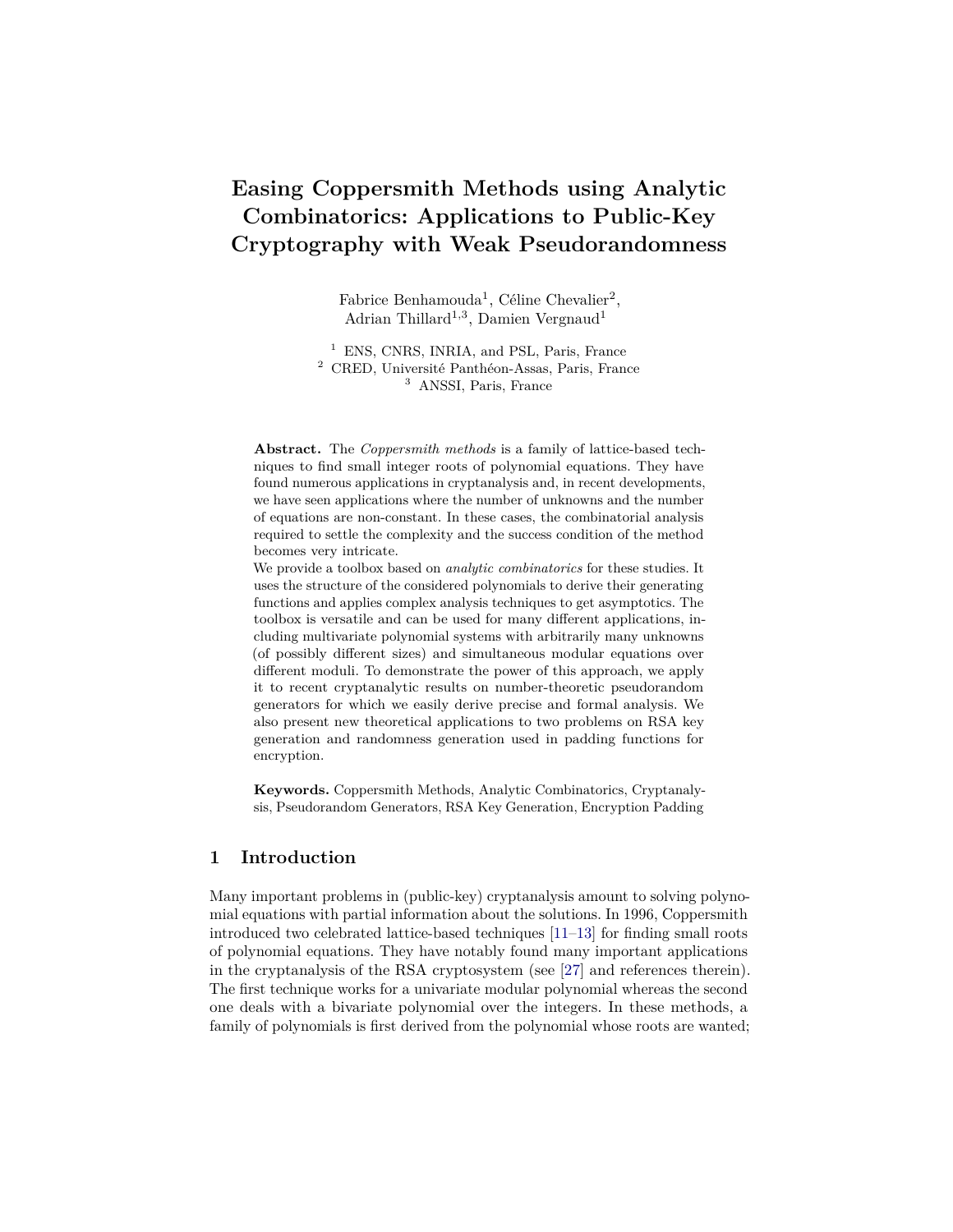this family naturally gives a lattice basis and short vectors of this lattice possibly provide the wanted roots. Since 1996 many generalizations of the methods have been proposed to deal with more variables (e.g., [\[8,](#page-28-2) [20,](#page-29-1) [22\]](#page-29-2)) or multiple moduli  $(e.g., [28-30]).$  $(e.g., [28-30]).$  $(e.g., [28-30]).$ 

Most of the applications of the Coppersmith methods in cryptanalysis involve a constant number of multivariate polynomial equations in a constant number of variables. However, in recent developments, we have seen applications of the methods where the number of unknowns is non-constant (e.g., [\[2,](#page-28-3) [18,](#page-29-5) [29\]](#page-29-6)). These applications typically involve a number-theoretic pseudorandom number generator that works by iterating an algebraic map on a secret random initial seed value and outputting the state value at each iteration. It has been shown that in many cases Coppersmith's methods can be applied to recover some secret value. The difficulty comes from the fact that the polynomial system to solve involves all iterates of the pseudorandom generator. It is very tedious to analyze the attack complexity (i.e., the dimension of the lattice derived from the polynomial system whose roots are wanted) and its success condition (i.e., the total degrees of the polynomials and monomials families used in the lattice construction). For instance in  $[2,18]$  $[2,18]$ , this analysis is a bit loose; it uses a nice simplifying trick in order to analyze the condition of success but does not permit to estimate the attack complexity. The main intent of this paper is to promote the use of *analytic combinatorics* in order to perform these computations. In order to demonstrate the power of this approach, we apply it to known cryptanalytic results [\[2\]](#page-28-3) for which we easily derive precise and formal analysis. We also present new theoretical applications to two problems that were left open in [\[16\]](#page-29-7) on RSA key generation and randomness generation used in padding functions for encryption.

**Prior Work.** As illustrations of our toolbox, we apply it to the following problems from the literature:

**–** *Number-theoretic pseudorandom generators.* A *pseudorandom generator* is a deterministic algorithm that maps a random seed to a longer string that cannot be distinguished from uniformly random bits by a computationally bounded algorithm. As mentioned above, a *number-theoretic* pseudorandom generator iterates an algebraic map  $F$  over a residue ring  $\mathbb{Z}_N$  on a secret random seed  $v_0 \in \mathbb{Z}_N$  and computes the intermediate states  $v_{i+1} = F(v_i) \mod N$  for  $i \in \mathbb{N}$ . It outputs (some consecutive bits of) the state value  $v_i$  at each iteration. The well-known *linear congruential generator* corresponds to the case where *F* is an affine function. It is efficient and has good statistical properties but Boyar [\[10\]](#page-28-4) proved that one can recover the seed in time polynomial in the bit-size of *M* and this is also the case even if one outputs only the most significant bit of each  $v_i$  (see [\[9,](#page-28-5) [23,](#page-29-8) [31\]](#page-29-9)). In [\[2\]](#page-28-3), Bauer, Vergnaud, and Zapalowicz studied the security of number-theoretic generators for rational map *F* and proposed attacks based on Coppersmith's techniques showing that for low degree *F* the generators are polynomial time predictable if sufficiently many consecutive bits of the *v<sup>i</sup>* 's are revealed (see also [\[5,](#page-28-6)[6\]](#page-28-7)). Their lattice constructions are intricate and the analysis of their attacks is complex.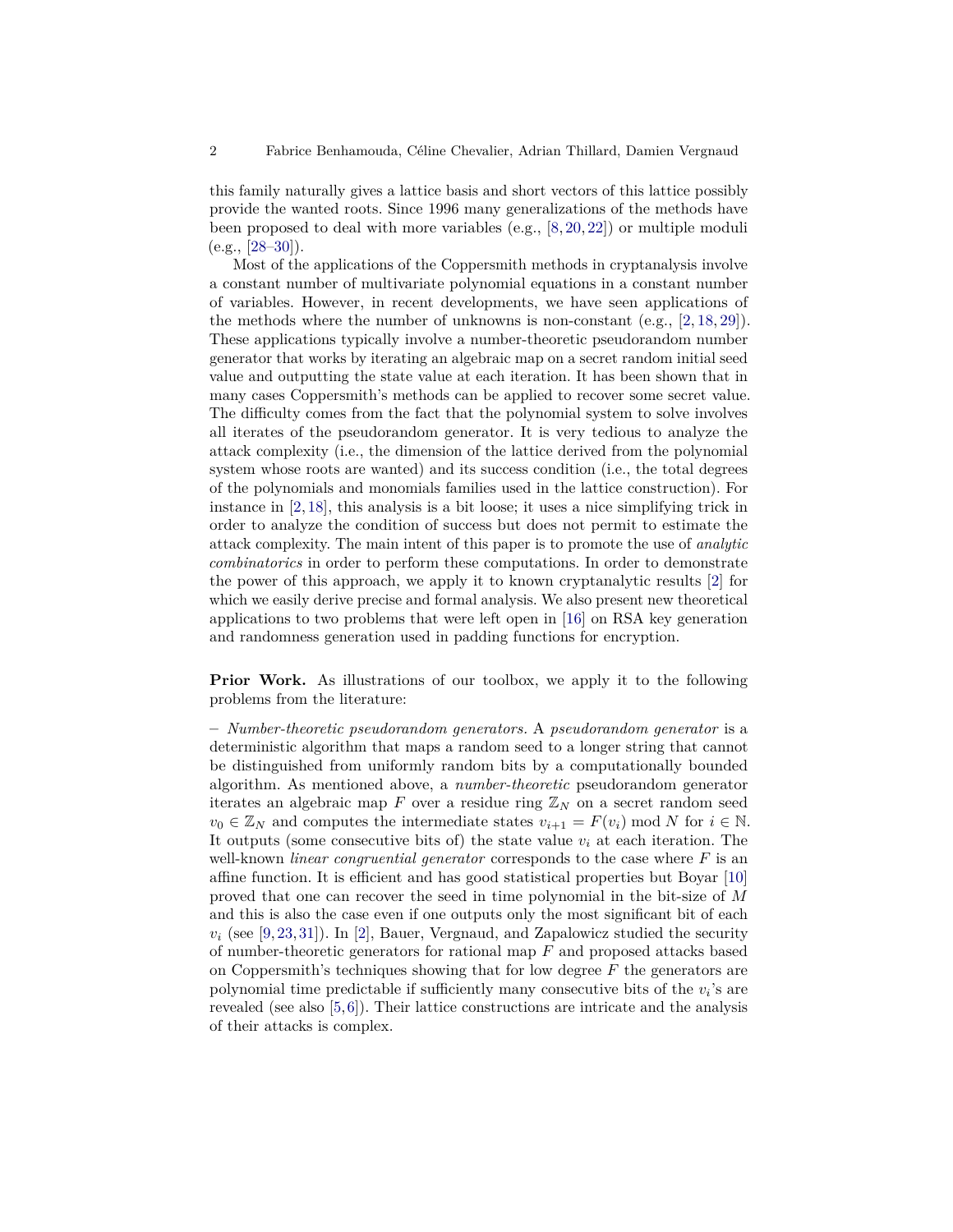**–** *Key generation and Paddings from weak pseudorandom generator.* The former attacks assume that the adversary has direct access to sufficiently many consecutive bits of a certain number of outputs. However, it may be possible that using such a generator in a cryptographic protocol does not make the resulting protocol insecure. For instance, in [\[25\]](#page-29-10), Koshiba proved that the linear congruential generator can be used to generate randomness in the ElGamal encryption scheme (based on some plausible assumption). This security results holds because the adversary against ElGamal encryption scheme does not have access to the actual outputs of the generator. *A contrario*, in 1997, Bellare, Goldwasser, and Micciancio [\[4\]](#page-28-8) broke the Digital Signature Algorithm (DSA) when the random nonces used in signature generation are computed using a linear congruential generator. Recently, Fouque, Tibouchi, and Zapalowicz [\[16\]](#page-29-7) analyzed the security of public-key schemes when the secret keys are constructed by concatenating the outputs of a linear congruential generator. They obtained a time/memory tradeoff on the search for the seed when such generators are used to generate the prime factors of an RSA modulus (using multipoint polynomial evaluation). They left open the problem to extend it to different scenarios, such as the generation of randomness used in padding functions for encryption and signatures.

**Technical Tools.** In *Coppersmith methods*, one usually considers an irreducible multivariate polynomial *f* defined over Z, having a small root *x* modulo a known integer *N* and one generates a collection of polynomials having *x* as a modular root (usually, multiples and powers of *f* are chosen). The problem of finding *x* can be reformulated by constructing a matrix using the collection of polynomials (see Section [2\)](#page-3-0). The methods succeed (heuristically) if some conditions on the matrix hold and these conditions can be checked by enumerating the polynomials involved in the collection and the total degree of the monomials appearing in the collection. The success condition is usually stated as a bound  $\mathbf{x} \lt N^{\delta}$  where  $\delta$  is an asymptotic explicit constant derived from the combinatorial analysis. However, in order to actually reach this bound in practice, the constructed matrix is of huge dimension and the computation which is theoretically polynomial-time becomes in practice prohibitive<sup>[4](#page-2-0)</sup>. These attacks based on this method are obviously strong evidence of a weakness in the underlying cryptographic scheme and there exist method that makes it possible to use matrices of reasonable dimension (e.g., by performing an exhaustive to retrieve a small part of *x* and Coppersmith technique with a smaller matrix to retrieve the other (bigger) part).

The combinatorial analysis in Coppersmith methods is usually easy to perform but as mentioned above it can be very intricate if one considers multivariate polynomial equations in a non-constant number of variables. *Analytic combinatorics* is a celebrated technique — which was mostly developed by Flajolet and Sedgewick  $[15]$  — of counting combinatorial objects. It uses the structure of the objects considered to derive their generating functions and applies complex analysis techniques to get asymptotics.

<span id="page-2-0"></span><sup>4</sup> Following Lipton's terminology we can often qualify as *galactic* the resulting polynomial-time algorithm for the asymptotic value of  $\delta$  [\[26\]](#page-29-11).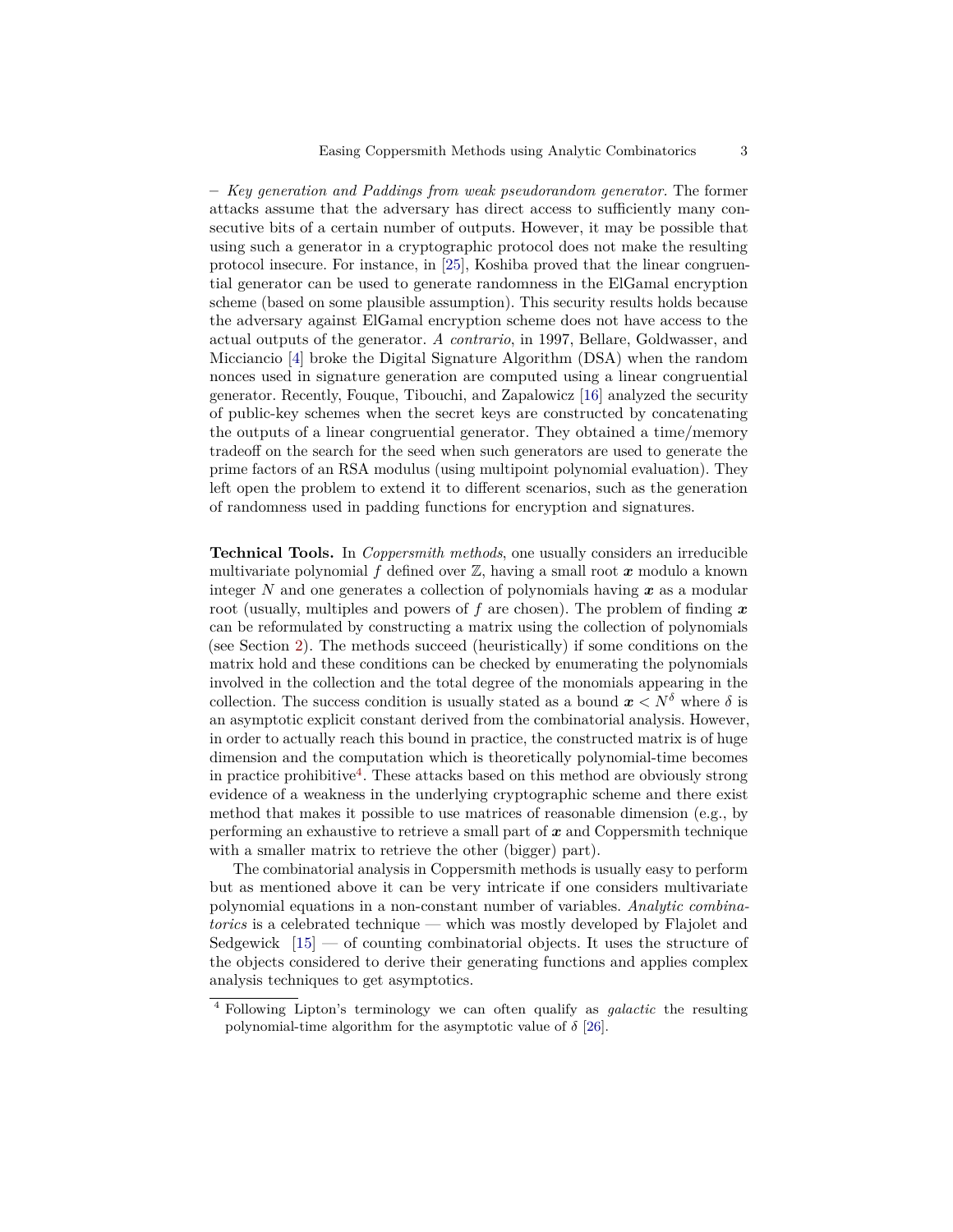**Contributions.** The main contribution of the paper is to provide a toolbox based on analytic combinatorics for the study of the complexity and the success condition of Coppersmith methods. The toolbox is versatile and can be used for many different applications, including multivariate polynomial systems with arbitrarily many unknowns (of possibly different sizes) and simultaneous modular equations over different moduli.

In order to illustrate the usefulness of this toolbox, we then revisit the analysis of previous cryptanalytic results from the literature on number-theoretic pseudorandom generators [\[2\]](#page-28-3). In particular, we precise the complexity analysis of the attacks described in [\[2\]](#page-28-3) by giving generating functions and asymptotics for the dimension of the matrix involved in the attack. We provide a complete analysis of the success condition of the attacks described in [\[2,](#page-28-3)[29\]](#page-29-6). The technique uses simple formal manipulation on the generating functions and are readily done using any computer algebra system. In particular, this shows that the toolbox is very generic and can be applied in many settings (and does not require any clever tricks).

Eventually, we provide new applications of the toolbox to RSA key generation and encryption paddings from weak pseudorandom generator. We improve Fouque *et al.* time/memory tradeoff attack and we propose a (heuristic) polynomial-time factorization attack when the RSA prime factors are constructed by concatenating the outputs of a linear congruential generator. Our attack applies when the primes factors are concatenation of three (or more) consecutive outputs of the generator, i.e., when the seed is at most  $N^{1/6}$  (for which the time/memory tradeoff attack has the prohibitive complexity  $O(N^{1/12})$ ). The attack is theoretical since it makes use of a matrix of large dimension. Following their suggestion, we also apply our toolbox to the setting of the randomness generation used in padding functions for encryption. To illustrate our technique, we consider RSA Encryption with padding as described in  $PKCS#1$  v1.5; it has been known to be insecure since Bleichenbacher's chosen ciphertext attack [\[7\]](#page-28-10) but, unfortunately, this padding is still in used about everywhere (e.g., TLS, XML encryption standard, hardware token, . . . ). We consider several scenario, namely linear congruential generator (LCG), truncated LCG, and LCG used in *n* consecutive ciphertext. We apply our toolbox to all of them and for an RSA modulus *N* with a public exponent *e* and a LCG with modulus M, our attacks are polynomial-time in  $log(N)$  for the following (asymptotic) *M*'s:

| Key generation   | PKCS $\#1$ v1.5                       |               |                                          |  |  |  |  |  |
|------------------|---------------------------------------|---------------|------------------------------------------|--|--|--|--|--|
| with LCG         | LCG                                   |               | Truncated LCG LCG & Multiple ciphertexts |  |  |  |  |  |
| $M \leq N^{1/6}$ | $\overline{M}$ < $\overline{N^{1/e}}$ | $M < N^{1/e}$ | $M < N^{n/e}$                            |  |  |  |  |  |

# <span id="page-3-0"></span>**2 Coppersmith Methods**

In this section, we give a short description of Coppersmith method for solving a multivariate modular polynomial system of equations over multiple moduli. We refer the reader to [\[22,](#page-29-2) [30\]](#page-29-4) for details and proofs.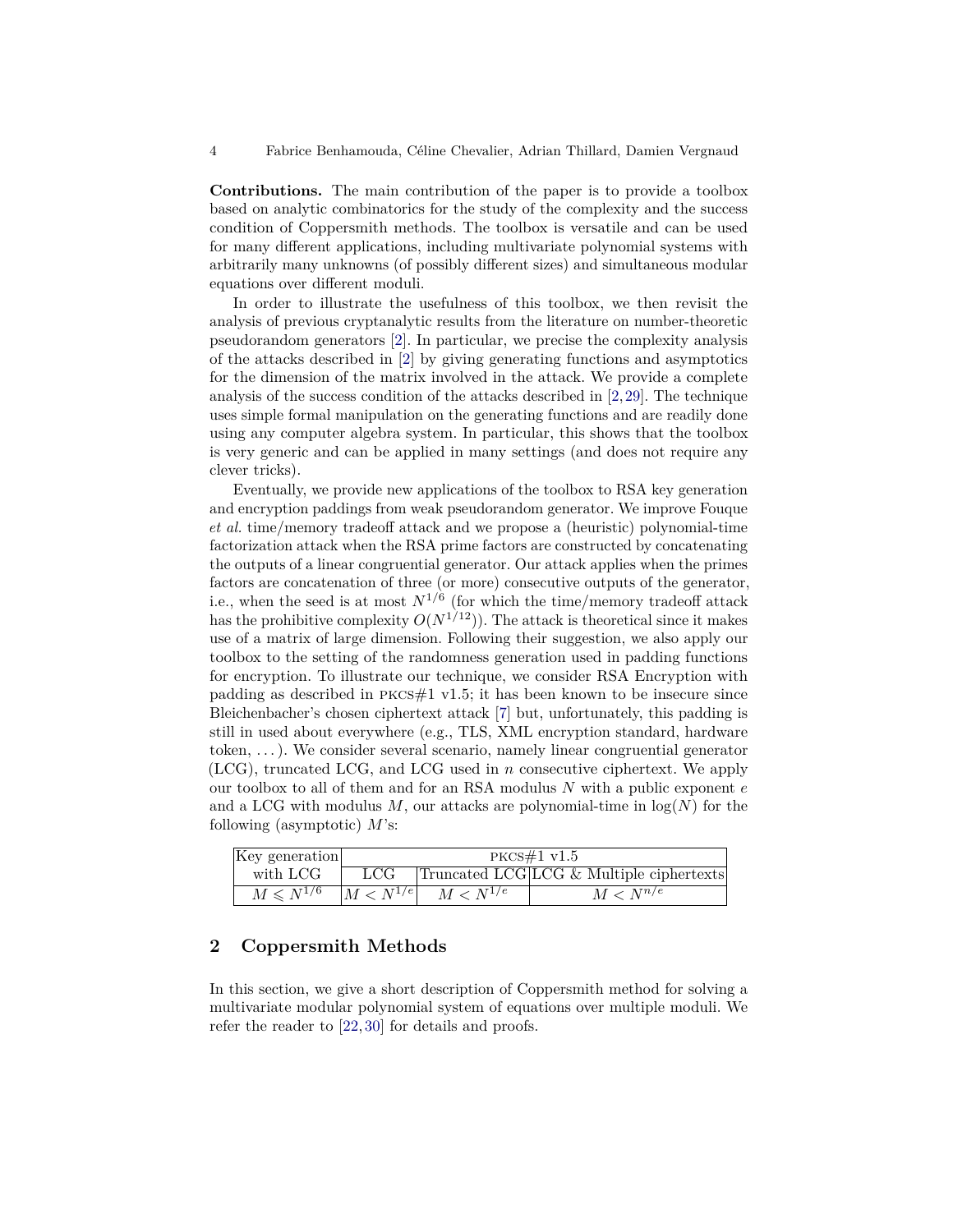**Problem definition.** Let  $f_1(y_1, \ldots, y_n), \ldots, f_s(y_1, \ldots, y_n)$  be irreducible multivariate polynomials defined over  $\mathbb{Z}$ , having a root  $(x_1, \ldots, x_n)$  modulo respective known integers  $N_1, \ldots, N_n$ , that is  $f_i(x_1, \ldots, x_n) \equiv 0 \mod N_i$ . This root is *small* in the sense that each of its components is bounded by a known value, namely  $|x_1| < X_1, \ldots, |x_n| < X_n$ . We need to bound the sizes of  $X_i$  (for  $i \in \{1, \ldots, n\}$ ) allowing to recover the desired root in polynomial time.

**Polynomials collection.** In a first step, for each modulus *N<sup>i</sup>* , one generates a collection of polynomials  $\{\tilde{f}_{i,1}, \ldots, \tilde{f}_{i,r(i)}\}$  having  $(x_1, \ldots, x_n)$  as a root modulo  $N_i$ . Usually, multiples and powers of the original polynomial  $f_i$  are chosen, namely  $\tilde{f}_{i,j} = y_1^{k_{i,j,1}} \cdots y_n^{k_{i,j,n}} f_i^{k_{i,j,\ell}}$  for some integers  $k_{i,j,1}, \ldots, k_{i,j,n}, k_{i,j,\ell}$ . By construction, such polynomials satisfy the relation  $\tilde{f}_{i,j}(x_1,\ldots,x_n) \equiv 0 \mod N_i^{k_{i,j,\ell}}$ , i.e., there exists an integer  $c_{i,j,k}$  such that  $\tilde{f}_{i,j,k}(x_1,\ldots,x_n) = c_{i,j,k} N_i^{k_{i,j,\ell}}$ . If some moduli *N<sup>i</sup>* are equals, one can also consider multiples and powers of products of the corresponding original polynomials *f<sup>i</sup>* .

From now, we denote for each  $i \in \{1, \ldots, s\}$ , the polynomials  $\{\tilde{f}_{i,1}, \ldots, \tilde{f}_{i,r(i)}\}$ constructed as above. Considering the union of such sets if some moduli  $N_i$ are equals, we can assume without loss of generality that the moduli  $N_i$  are *pairwise distinct* and even *pairwise coprime*. Let us denote as  $\mathscr P$  the set of all the polynomials and  $\mathscr M$  the set of monomials appearing in the collection  $\mathscr P$ . In the paper, we use the following essential condition for the method to work: for each  $i \in \{1, \ldots, s\}$ , the polynomials  $\{\tilde{f}_{i,1}, \ldots, \tilde{f}_{i,r(i)}\}$  are *linearly independent*.

**Matrix construction.** The problem of finding small modular roots of these polynomials can now be reformulated in a vectorial way. Indeed, each polynomial from our chosen collection can be expressed as a vector over  $\mathbb{Z}^t$  by extracting its coefficients and putting them into a vector with respect to a chosen order on M. We hence construct a matrix  $\mathfrak{M}$  as follows and we define as  $\mathcal{L}$  the lattice generated by its rows:



On that figure, every row of the upper part is related to one monomial of  $\mathcal M$ (we assume in the figure that  $\mathcal{M}$  contains 1,  $y_1$ , and  $y_1^{a_1} \dots y_n^{a_n}$  among other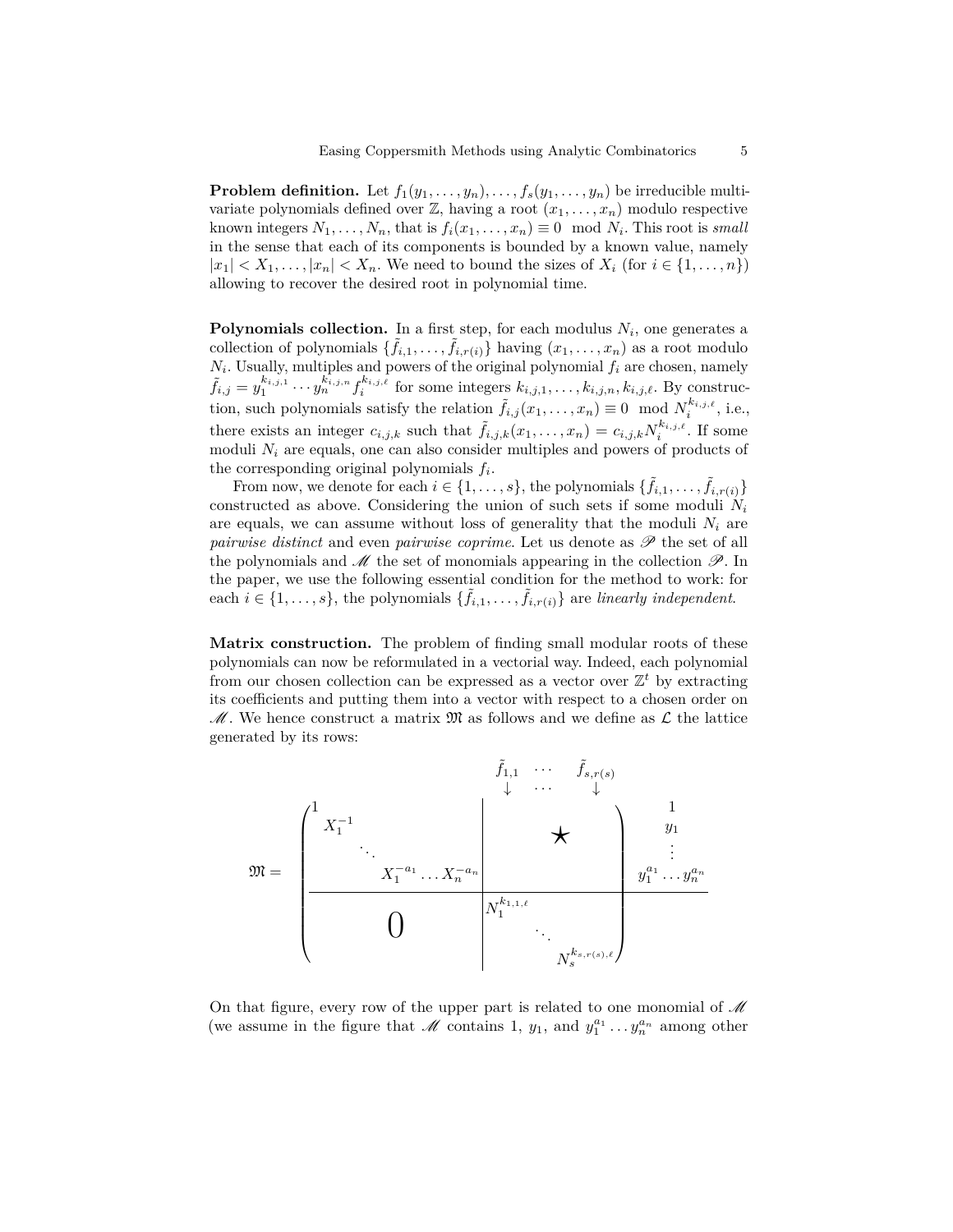monomials). The left-hand side contains the bounds on these monomials (e.g., the coefficient  $X_1^{-1}X_2^{-2}$  is put in the row related to the monomial  $y_1y_2^2$ ). The right-hand side is formed by all vectors coming from the union of the collections  $\{\tilde{\tilde{f}}_{i,1}, \ldots, \tilde{f}_{i,r(i)}\}.$ 

**A short vector in a sublattice.** Let us now consider the row vector

$$
r_0 = (1, x_1, \ldots, x_1^{a_1} \ldots x_n^{a_n}, -c_1, \ldots, -c_r) \; .
$$

By multiplying this vector by the matrix  $\mathfrak{M}$ , one obtains:

$$
s_0 = \left(1, \left(\frac{x_1}{X_1}\right), \dots, \left(\frac{x_1}{X_1}\right)^{a_1} \cdots \left(\frac{x_n}{X_n}\right)^{a_n}, 0, \dots, 0\right) \ .
$$

By construction, this vector which, *in some sense*, contains the root we are searching for, belongs to  $\mathcal L$  and its norm is very small. Thus, the recovery of a small vector in  $\mathcal{L}$ , will likely lead to the recovery of the desired root  $(x_1, \ldots, x_n)$ . To this end, we first restrict ourselves in a more appropriated subspace. Indeed, noticing that the last coefficients of  $s_0$  are all null, we know that this vector belongs to a sublattice  $\mathcal{L}'$  whose last coordinates are composed by zero coefficients. By doing elementary operations on the rows of  $\mathfrak{M}$ , one can easily construct that sublattice and prove that its determinant is the same as the one of  $\mathcal{L}$ .

**Method conclusion.** From that point, one computes an LLL-reduction on the lattice  $\mathcal{L}'$  and computes the Gram-Schmidt's orthogonalized basis  $(b_1^*, \ldots, b_t^*)$ of the LLL output basis  $(b_1, \ldots, b_t)$ . Since  $s_0$  belongs to  $\mathcal{L}'$ , this vector can be expressed as a linear combination of the  $b_i^*$ 's. Consequently, if its norm is smaller than those of  $b_t^*$ , then  $s_0$  is orthogonal to  $b_t^*$ . Extracting the coefficients appearing in  $b_t^*$ , one can construct a polynomial  $p_1$  defined over  $\mathbb Z$  such that  $p_1(x_1, \ldots, x_n) = 0$ . Repeating the same process with the vectors  $b_{t-1}^*$ , ...,  $b_{t-n+1}^*$ leads to the system  $\{p_1(x_1, ..., x_n) = 0, ..., p_n(x_1, ..., x_n) = 0\}$ . Under the (heuristic) assumption that all created polynomials define an algebraic variety of dimension 0, the previous system can be solved (e.g., using elimination techniques such as Groebner basis) and the desired root recovered in polynomial time.

The conditions on the bounds  $X_i$  that make this method work are given by the following (simplified) inequation (see [\[30\]](#page-29-4) for details):

<span id="page-5-0"></span>
$$
\prod_{y_1^{k_1}\dots y_n^{k_n}\in\mathcal{M}} X_1^{k_1}\cdots X_n^{k_n} < \prod_i N_i^{\sum_{i=1}^n \sum_{j=1}^{r(i)} k_{i,j,\ell}} \tag{1}
$$

For such techniques, the most complicated part is the choice of the collection of polynomials, what could be a really intricate task when working with multiple polynomials.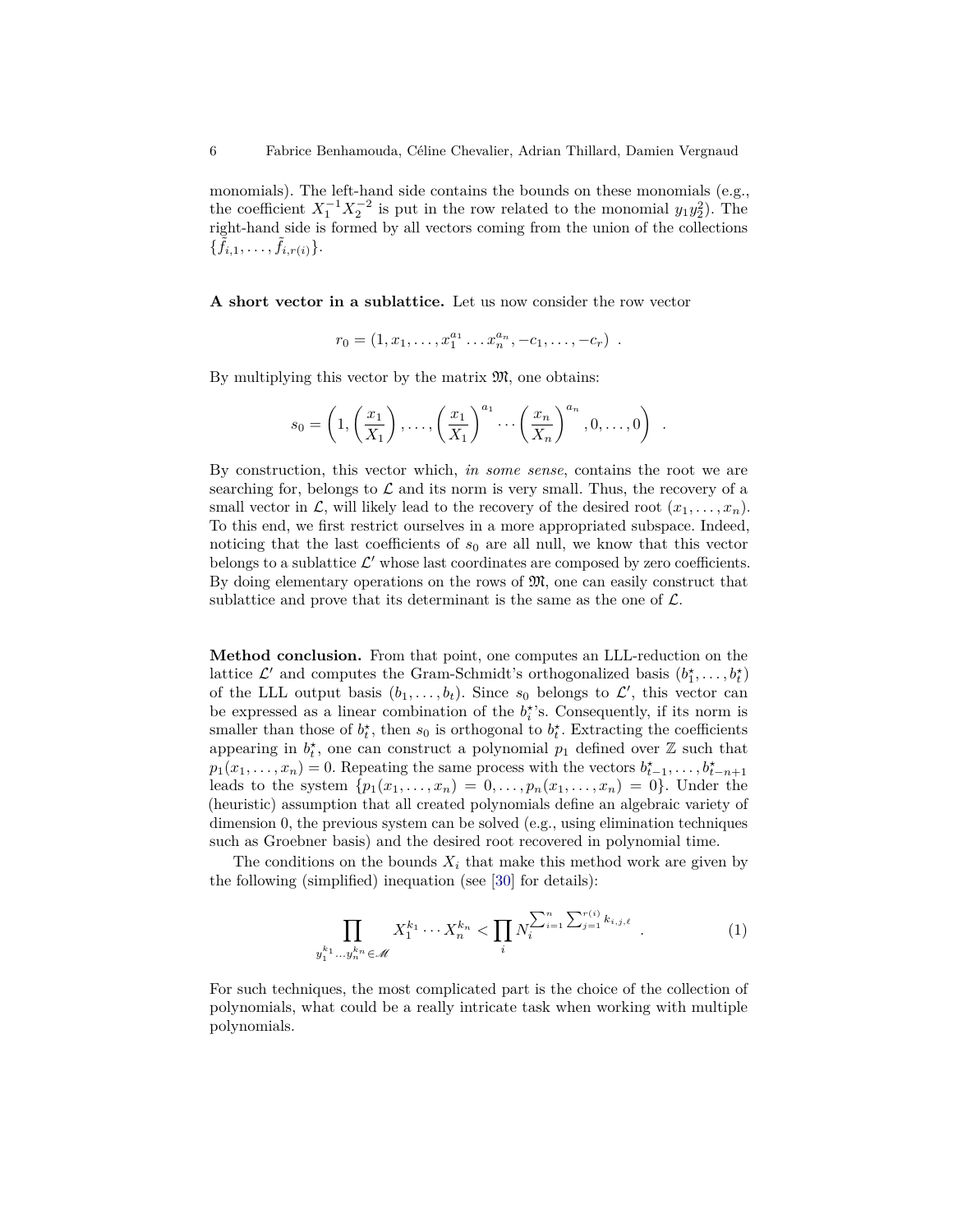# **3 Analytic Combinatorics**

We now recall the analytic combinatorics results that we need in the remaining of this paper. We deliberately omit some of the formalism in order to simplify the techniques used. See [\[15\]](#page-28-9) for more details. In the following, we denote by  $|\mathcal{A}|$ the cardinal of a set A.

### <span id="page-6-1"></span>**3.1 Introduction**

As explained in the former section, Coppersmith's method requires polynomials which are usually constructed as  $f_{\mathbf{k}} = y_1^{k_1} \dots y_n^{k_n} f^{k_\ell}$  (with *f* being a polynomial of degree *e* in the variables  $y_1, \ldots, y_n$ ). In the following, we thus consider a set of polynomials looking like<sup>[5](#page-6-0)</sup>

$$
\mathscr{P} = \{ f_{\mathbf{k}} = y_1^{k_1} \dots y_n^{k_n} f^{k_\ell} \text{ mod } N^{k_\ell} \mid 1 \leq k_\ell < t
$$
\n
$$
\text{ and } \deg(f_{\mathbf{k}}) = k_1 + \dots + k_n + k_\ell e < t e \},
$$

where the notation  $\text{mod } N^{k_{\ell}}$  is only here to recall that the considered solution verifies  $f_{\mathbf{k}} \equiv 0 \mod N^{k_{\ell}}$  (to make things clearer). We suppose that f is not just a monomial (i.e., is the sum of at least two distinct monomials) and therefore each **k** corresponds to a distinct polynomial  $f_{\mathbf{k}}$ .

The set of monomials appearing in the collection  $\mathscr P$  will usually look like

 $\mathscr{M} = \{ y_{\mathbf{k}} = y_1^{k_1} \dots y_n^{k_n} \mid 0 \leq \deg(y_{\mathbf{k}}) = k_1 + \dots + k_n < t e \}$ .

By construction, since  $(x_1, \ldots, x_n)$  is a modular root of the polynomials  $f_{\mathbf{k}}$ , there exists an integer  $c_{\mathbf{k}}$  such that  $f_{\mathbf{k}}(x_1, \ldots, x_n) = c_{\mathbf{k}} N^{k_{\ell}}$  (see Section [2\)](#page-3-0). Furthermore, this root is *small* in the sense that each of its components is bounded by a known value, namely  $|x_1| < X_1, \ldots, |x_n| < X_n$ . These considerations imply that for the final condition in Coppersmith's method (see Equation  $(1)$ ), one needs to compute the values

$$
\psi = \sum_{f_{\mathbf{k}} \in \mathscr{P}} k_{\ell}
$$
 and  $\forall i \in \{1, ..., n\}, \quad \alpha_i = \sum_{y_{\mathbf{k}} \in \mathscr{M}} k_i$ .

These values correspond to the exponent of *N* and  $X_i$  (for  $i \in \{1, \ldots, n\}$ ) in Equation [\(1\)](#page-5-0) respectively.

For the sake of readability for the reader unfamiliar with analytic combinatorics, we first show how to compute the number of polynomials in  $\mathscr P$  or  $\mathscr M$ of a certain degree and then how to compute these sums  $\psi$  and  $\alpha_i$  but only for polynomials in  $\mathscr P$  or  $\mathscr M$  of a certain degree. These computations are of no direct use for Coppersmith's method but are a warm-up for the really interesting computation, namely these sums  $\psi$  and  $a_i$  for polynomials in  $\mathscr P$  or  $\mathscr M$  up to a certain degree.

<span id="page-6-0"></span><sup>5</sup> We only use one polynomial *f* and one modulus *N* for the sake of simplicity. Furthermore, this exact set  $\mathscr P$  could actually not appear in the Coppersmith methods, as the polynomials are not linearly independent. However, it is easier to explain analytic combinatorics tools on this set  $\mathscr{P}$ . We show later, in Section [4](#page-11-0) and throughout this paper, how to adapt these tools to useful variants of this set.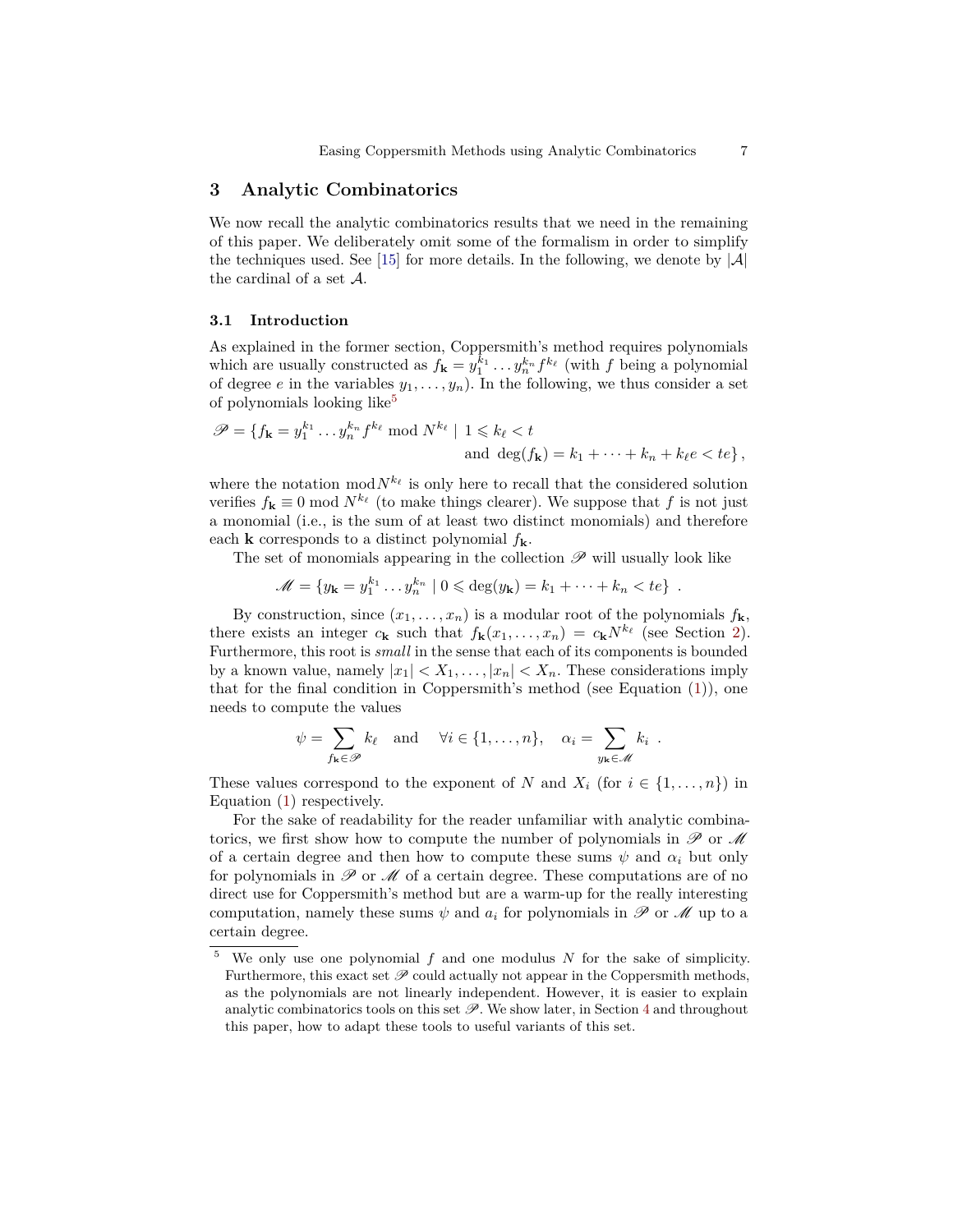### **3.2 Combinatorial Classes, Sizes, and Parameters**

A combinatorial class is a finite or countable set on which a size function is defined, satisfying the following conditions: (i) the size of an element is a non-negative integer and (ii) the number of elements of any given size is finite. Polynomials of a "certain" form and up to a "certain" degree can be considered as a combinatorial class, using a size function usually related to the degree of the polynomial.

In the following, we can consider the set  $\mathscr P$  as a combinatorial class, with the size function  $S_{\varphi}$  defined as  $S_{\varphi}(f_{\mathbf{k}}) = \deg(f_{\mathbf{k}}) = k_1 + \cdots + k_n + k_{\ell}e$ . In order to compute the sum of the  $k_\ell$  as explained in Section [3.1,](#page-6-1) we define another function  $\chi_{\varphi}$ , called a *parameter* function, such that  $\chi_{\varphi}(f_{\mathbf{k}}) = k_{\ell}$ . This function will enable us, instead of counting "1" for each polynomial, to count " $k_{\ell}$ " for each polynomial, which is exactly what we need (see Section [3.4](#page-8-0) for the details).

As for the monomials, we will also consider the set  $\mathcal M$  as a combinatorial class, with the size function  $S_M$  defined as  $S_M(y_k) = k_1 + \cdots + k_n$ . In the case the bounds on the variables are equal  $(X_1 = \cdots = X_n = X)$ , the parameter function corresponding to the exponent  $\alpha_1$  of  $X_1$  in the final condition in Coppersmith's method will be set as  $\chi_{\mathscr{M}}(y_{\mathbf{k}}) = k_1 + \cdots + k_n$ . Otherwise, one will be able to define other parameter functions in case the bounds are not equal (see again Section [3.4\)](#page-8-0).

### **3.3 Counting the Elements: Generating Functions**

The counting sequence of a combinatorial class A with size function *S* is the sequence of integers  $(A_p)_{p\geqslant 0}$  where  $A_p = |\{a \in A_p \mid S(a) = p\}|$  is the number of objects in class  $A$  that have size  $p$ . For instance, if we consider the set  $\mathcal M$  defined in [3.1,](#page-6-1) we have the equality  $M_1 = n$  since there are *n* monomials in *n* variables of degree 1.

**Definition 1.** *The ordinary generating function (OGF) of a combinatorial class* A *is the generating function of the numbers*  $A_p$ *, for*  $p \geq 0$ *, i.e., the formal*<sup>[6](#page-7-0)</sup> *power series*  $A(z) = \sum_{p=0}^{+\infty} A_p z^p$ .

For instance, if we consider the set  $\mathcal{M}^{(1)} = \{y_1^{k_1} \mid 1 \leq k_1 < t\}$  of the monomials with one variable, then one gets  $M_p^{(1)} = 1$  for all  $p \in \mathbb{N}$ , implying that  $M^{(1)}(z) = \sum_{p=0}^{+\infty} z^p = \frac{1}{1-z}.$ 

In the former example, we constructed the OGF *A*(*z*) from the sequence of numbers  $A_p$  of objects that have size  $p$ . Of course, what we are really interested in is to do it the other way around. We now describe an easy way to construct the OGF, and we will deduce from this function and classical analytic tools the value of  $A_p$  for every integer  $p$ . We assume the existence of an "atomic" class, comprising a single element of size 1, here a variable, usually denoted as  $Z$ . We also need a "neutral" class, comprising a single element of size 0, here 1, usually denoted as  $\varepsilon$ . Their OGF are  $Z(z) = z$  and  $E(z) = 1$ . We show in Table [1](#page-8-1) the possible admissible constructions that we will need here, as well as the corresponding generating functions.

<span id="page-7-0"></span><sup>6</sup> We stress that it is a "formal" series, i.e., with no need to worry about the convergence.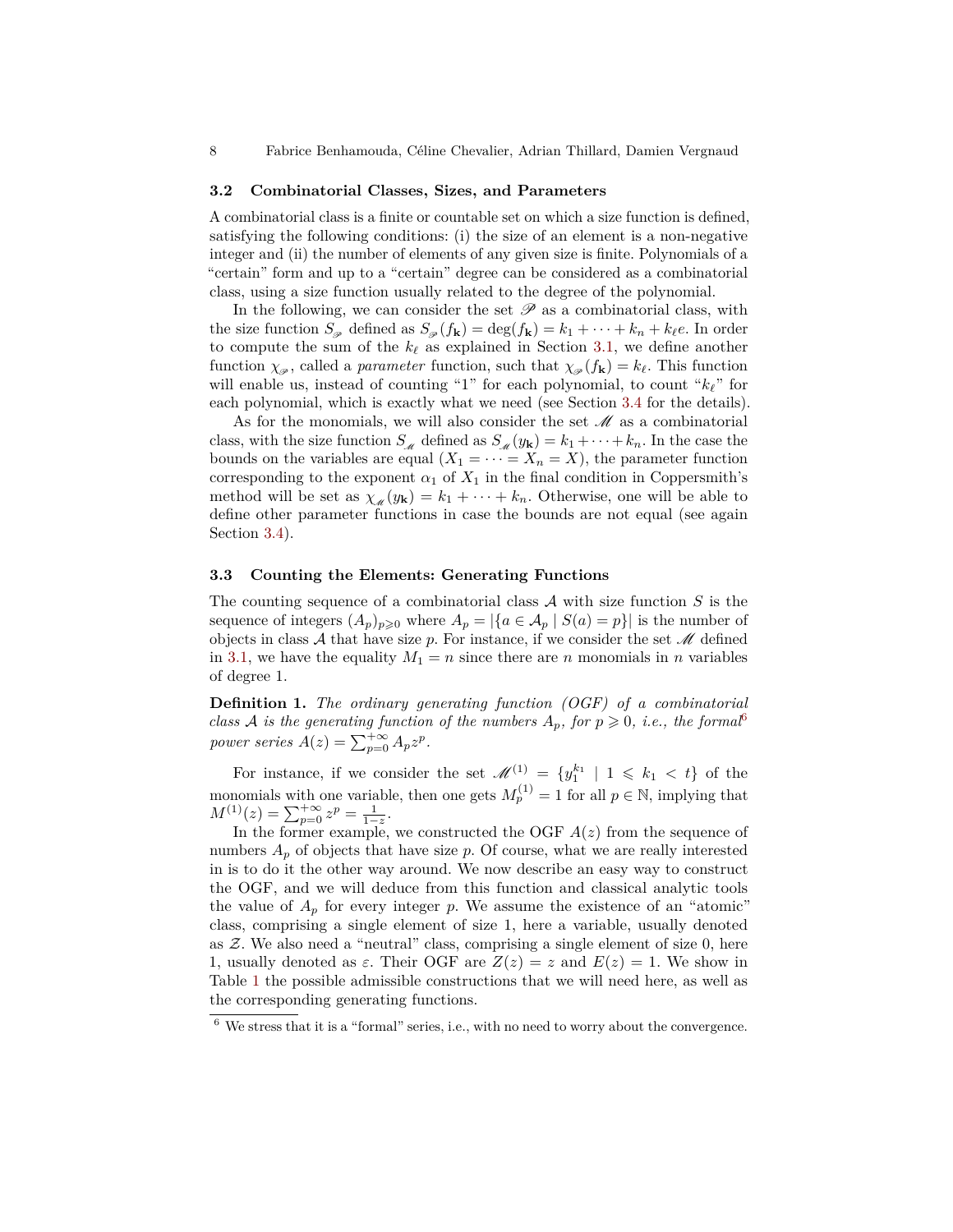<span id="page-8-1"></span>

|                                                           | Construction                                                                                                                                                                | OGF                                              |
|-----------------------------------------------------------|-----------------------------------------------------------------------------------------------------------------------------------------------------------------------------|--------------------------------------------------|
| Atomic class<br>Neutral class                             | Z<br>ε                                                                                                                                                                      | $Z(z) = z$<br>$E(z)=1$                           |
| Disjoint union                                            | (when $\mathcal{B} \cap \mathcal{C} = \emptyset$ )<br>$\mathcal{A} = \mathcal{B} + \mathcal{C}$                                                                             | $A(z) = B(z) + C(z)$                             |
| Complement                                                | (when $\mathcal{C} \subseteq \mathcal{B}$ )<br>$\mathcal{A} = \mathcal{B} \setminus \mathcal{C}$<br>$A = B \times C$                                                        | $A(z) = B(z) - C(z)$<br>$A(z) = B(z) \cdot C(z)$ |
| Cartesian product<br>Cartesian exponentiation<br>Sequence | $\mathcal{A} = \mathcal{B}^k = \mathcal{B} \times \cdots \times \mathcal{B}$<br>$\mathcal{A} = \text{Seq}(\mathcal{B}) = \varepsilon + \mathcal{B} + \mathcal{B}^2 + \dots$ | $A(z) = B(z)^k$<br>$A(z) = \frac{1}{1 - B(z)}$   |

Table 1: Combinatorics constructions and their OGF

One then recovers the formula  $M^{(1)}(z) = \frac{1}{1-z}$  from  $Z(z) = z$  and the construction  $\text{Seq}(\mathcal{Z})$  to describe  $\mathcal{M}^{(1)}$ . Similarly, if we now consider the set  $\mathscr{M}^{(2)} = \{y_k = y_1^{k_1} y_2^{k_2} \mid 0 \leq k_1 + k_2 < t\}$  of the monomials with two variables, with the size function  $S(y_k) = k_1 + k_2$ , then one gets  $M^{(2)}(z) = M^{(1)}(z) \cdot M^{(1)}(z) = \frac{1}{(1-z)^2}$  from  $\mathcal{M}^{(2)} = \mathcal{M}^{(1)} \times \mathcal{M}^{(1)}$ . Finally, since  $\frac{1}{(1-z)^2} = \sum_{p=1}^{+\infty} p z^{p-1}$ , one gets, for all  $p \ge 1$ ,  $(M_2)_p = p + 1$ , which is exactly the number of monomials with two variables of size *p*.

When the class contains elements of different sizes (such as variables of degree 1 and polynomials of degree *e*), the variables are represented by the atomic element  $\mathcal Z$  and the polynomials by the element  $\mathcal Z^e$ , in order to take into account the degree of the polynomial  $f$ . If we consider for instance the set  $\mathscr{P}^{(1,2)} = \{f_{\mathbf{k}} = y_1^{k_1} f^{k_\ell} \mid 1 \leq k_\ell < t \text{ and } \deg(f_{\mathbf{k}}) = k_1 + 2k_\ell < 2t\},\$  with *f* a polynomial of degree 2, this set is isomorphic to  $\text{SEQ}(\mathcal{Z}) \times \mathcal{Z}^2 \text{SEQ}(\mathcal{Z}^2)$ , since  $deg(f) = 2$ . This leads to an OGF equals to

$$
\frac{1}{1-z}\frac{z^2}{1-z^2} = \sum_{q=0}^{+\infty} q z^q \sum_{r=1}^{+\infty} r z^{2r} = \sum_{p=0}^{+\infty} \sum_{r=1}^{\lfloor p/2 \rfloor} (p-2r) r z^p,
$$

which gives  $P_p^{(1,2)} = \sum_{r=1}^{\lfloor p/2 \rfloor} (p-2r)r$ , which is exactly the number of polynomials of degree *p* contained in the class.

## <span id="page-8-0"></span>**3.4 Counting the Parameters of the Elements: Bivariate Generating Functions**

As seen in the former section, when one considers a combinatorial class  $A$ of polynomials and computes the corresponding OGF *A*(*z*), classical analytic tools enable to recover  $A_p$  as the coefficient of  $z^p$  in the OGF. As explained in the introduction of this section, however, Coppersmith's method requires a computation a bit more tricky, which involves an additional parameter. For the sake of simplicity, we describe this technique on an example.

For instance, consider our monomial set example  $\mathcal{M}^{(2)}$ , but now assume that  $X_1 \neq X_2$ . Our goal is to compute  $\sum k_1$ , where the sum is taken over all the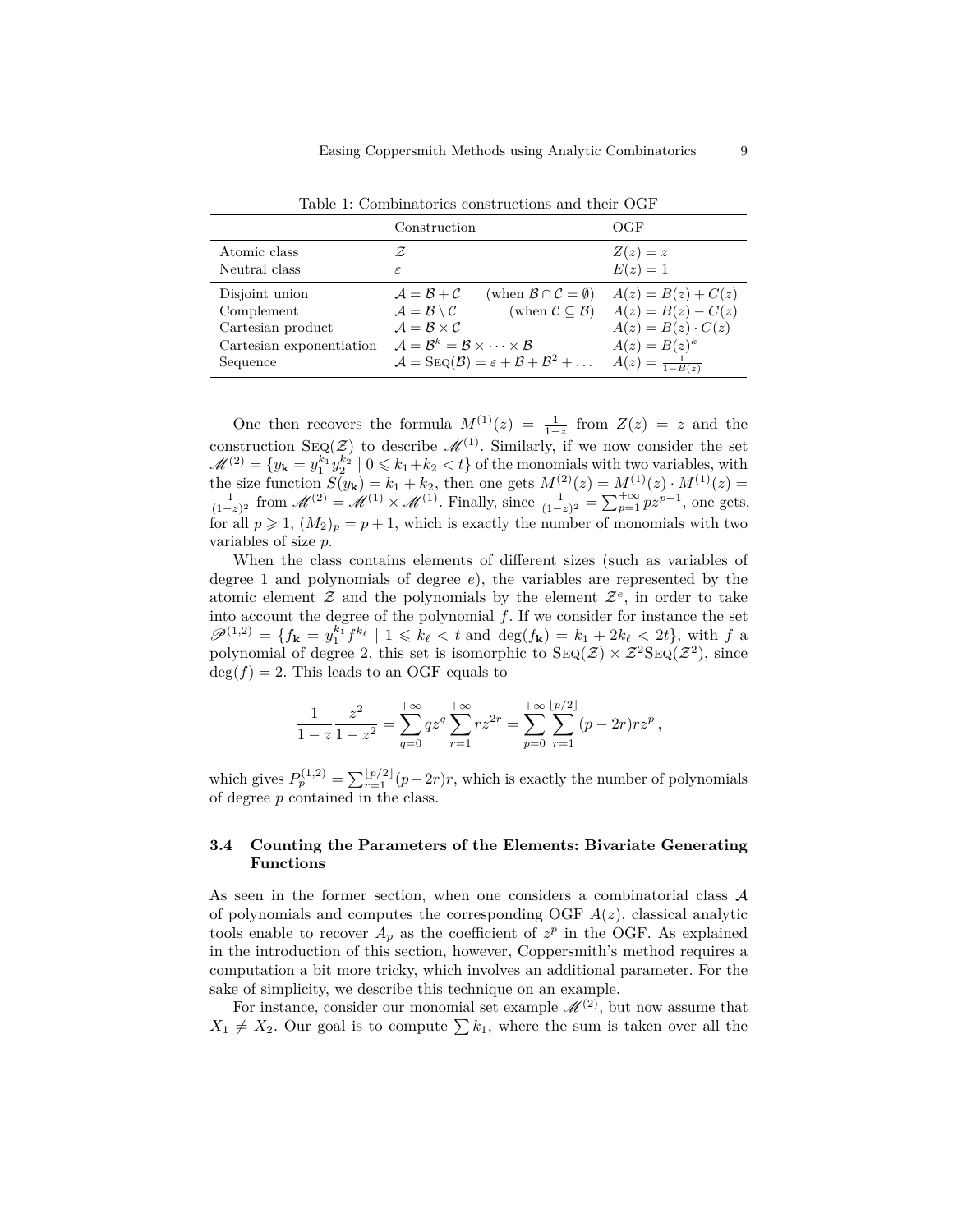monomials in  $\mathcal{M}^{(2)}$  of size p. We set a parameter function<sup>[7](#page-9-0)</sup>  $\chi(y_k) = k_1$  and we do not compute  $M_p^{(2)}$  (for  $p \geq 1$ ) anymore, but rather

$$
\chi_p(\mathscr{M}^{(2)}) = \sum_{y_\mathbf{k} \in \mathscr{M}^{(2)}|S(y_\mathbf{k}) = p} \chi(y_\mathbf{k}) = \sum_{y_\mathbf{k} \in \mathscr{M}^{(2)}|S(y_\mathbf{k}) = p} k_1
$$

where, informally speaking, instead of counting for 1, every monomial counts for the value of its parameter (here the degree  $k_1$  in  $y_1$ ).

The value  $\chi_p(\mathscr{M}^{(2)})$  cannot be obtained by the construction of  $\mathscr{M}^{(2)}$  as  $\text{SEQ}(\mathcal{Z}) \times \text{SEQ}(\mathcal{Z})$  that we used in the former section, since the two atomic elements  $\mathcal Z$  do not play the same role (the first one is linked with the parameter, whereas the second one is not). The classical solution is simply to "mark" the atomic element useful for the parameter, with a new variable *u*: With this new parameter function,  $\mathscr{M}^{(2)}$  is seen as  $\text{SEQ}(u\mathcal{Z}) \times \text{SEQ}(\mathcal{Z})$ , defining the bivariate ordinary generating function  $(BGF)^8$  $(BGF)^8$   $M_2(z, u) = \frac{1}{1 - uz} \frac{1}{1 - z}$ . We remark that when we set  $u = 1$ , we get the original non-parameterized OGF. Informally speaking, the BGF of a combinatorial class A with respect to a size function *S* and a parameter function  $\chi$  is obtained from the corresponding OGF by replacing each *z* by  $u^k z$  where *k* is the value of the parameter taken on the atomic element  $Z$ . We then obtain  $\chi_p(\mathcal{A})$  via the following result:

**Theorem 2.** *Assume* A *is a combinatorial class with size function S and parameter function*  $\chi$ *, and assume*  $A(z, u)$  *is the bivariate ordinary generating funtion for* A *corresponding to this parameter (constructed as explained above). Then, if we define*

$$
\chi_p(\mathcal{A}) = \sum_{a \in \mathcal{A}|S(a) = p} \chi(a)
$$

*the ordinary generating function of the sequence*  $(\chi_p(\mathcal{A}))_{p\geqslant 0}$  *is equal to the value* (*∂A*(*z, u*)*/∂u*)*<sup>u</sup>*=1*, meaning that we have the equality*

$$
\frac{\partial A(z, u)}{\partial u}\Big|_{u=1} = \sum_{p=0}^{+\infty} \chi_p(\mathcal{A}) z^p \stackrel{\text{def}}{=} \chi(A)(z) .
$$

Coming back to our example, one then gets

$$
\chi(M^{(2)})(z) = \sum_{p=0}^{+\infty} \chi_p(\mathscr{M}^{(2)}) z^p = \left. \frac{\partial M^{(2)}(z, u)}{\partial u} \right|_{u=1} = \frac{z}{(1-z)^3} = \sum_{p=1}^{+\infty} \frac{p(p-1)}{2} z^{p-1}.
$$

meaning that  $\chi_p(\mathscr{M}^{(2)}) = p(p+1)/2$  (remind that it is an equality on formal series). Finally, the sum of the degrees  $k_1$  of the elements of size p is  $p(p+1)/2$ .

<span id="page-9-0"></span><sup>&</sup>lt;sup>7</sup> Note that it is possible to count the exponents of both  $X_1$  and  $X_2$  at once using two parameters, but it is usually easier to count them separately, which often boils down to the same computation. See concrete examples in Section [4.](#page-11-0)

<span id="page-9-1"></span> $8 \text{ In complex cases, the marker } u \text{ can be put to some exponent } k, \text{ for instance if the$ parameter considered has a value equal to *k* for the atomic element.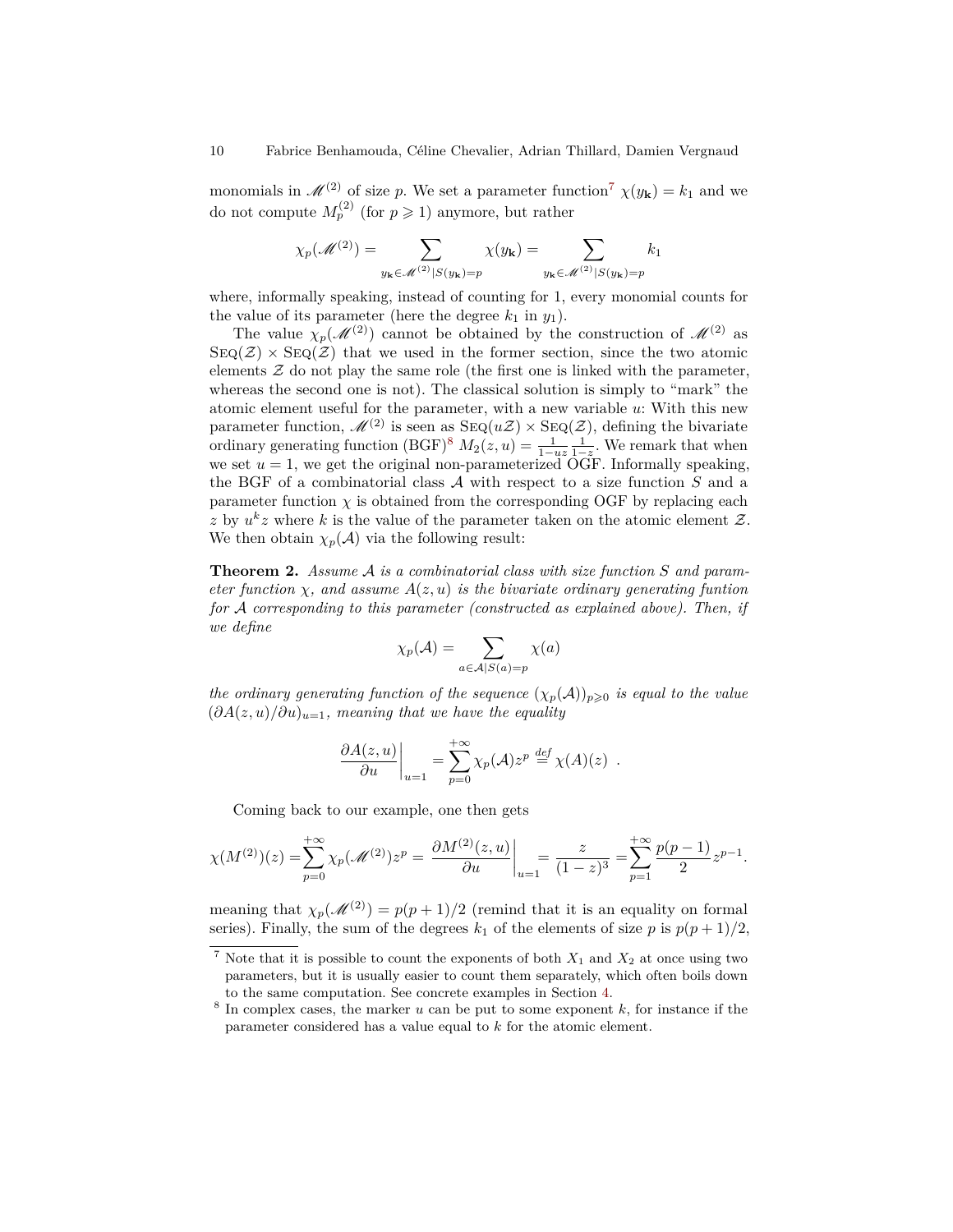which can be checked by enumerating them:  $y_2^p, y_1 y_2^{p-1}, y_1^2 y_2^{p-2}, \ldots, y_1^{p-1} y_2, y_1^p$ . It is easy to see that the result is exactly the same for  $X_2$ , without any additional computation, by symmetry.

### **3.5 Counting the Parameters of the Elements up to a Certain Size**

We described in the former section a technique to compute the sum of the (partial) degrees of elements of size  $p$ , but how about computing the same sum for elements of size *up to p*? Using the notations of the former section, we want to compute

$$
\chi_{\leqslant p}(\mathcal{A}) = \sum_{a \in \mathcal{A}|S(a)\leqslant p} \chi_p(a) .
$$

The naive way is to sum up the values  $\chi_i(\mathcal{A})$  for all *i* between 0 and *p*:

$$
\chi_{\leqslant p}(\mathcal{A}) = \sum_{i=0}^p \sum_{a \in \mathcal{A} | S(a) = i} \chi_i(a) ,
$$

but an easier way to do so is to artificially force all elements *a* of size less than or equal to  $p$  to be of size exactly  $p$  by adding enough times a dummy element  $y_0$ such that  $\chi(y_0) = 0$ .

In our context of polynomials, the aim of the dummy variable  $y_0$  is to homogenize the polynomial. If we consider again the set  $\mathcal{M}^{(2)}$  of monomials of two variables  $y_1$  and  $y_2$ , with size function equal to  $S(y_k) = k_1 + k_2$  and parameter function equal to  $\chi(y_{\mathbf{k}}) = k_1$ , and if we are interested in the sum of the degrees  $k_1$  of the elements in this set of size  $up$  to  $p$ , we now describe this set as  $\text{SEQ}(u\mathcal{Z}) \times \text{SEQ}(\mathcal{Z}) \times \text{SEQ}(\mathcal{Z})$ , the last part being the class of monomials in the unique variable  $y_0$ . This variable is not marked, since its degree is not counted. One obtains the new bivariate generating function  $M^{(2)}(z, u) = \frac{1}{1 - uz} \frac{1}{(1 - z)^2}$  and

$$
\chi_{\leq}(M^{(2)})(z) = \sum_{p=0}^{+\infty} \chi_{\leq p}(\mathcal{M}^{(2)}) z^p = \frac{\partial M^{(2)}(z, u)}{\partial u}\Big|_{u=1} = \frac{z}{(1-z)^4}
$$

$$
= \sum_{p=2}^{+\infty} \frac{p(p-1)(p-2)}{6} z^{p-2},
$$

meaning that  $\chi_{\leq p}(\mathscr{M}^{(2)}) = p(p+1)(p+2)/6$  (remind that it is an equality on formal series). Finally, the sum of the degrees  $k_1$  of the elements of size up to  $p$ (i.e., the exponent of  $X_1$  in Coppersmith's method) is  $p(p+1)(p+2)/2$ , which can be checked by the computation

$$
\sum_{i=0}^{p} \frac{i(i+1)}{2} = \frac{p(p+1)(p+2)}{6}
$$

*.*

Again, it is easy to see that the result is exactly the same for  $X_2$ , without any additional computation.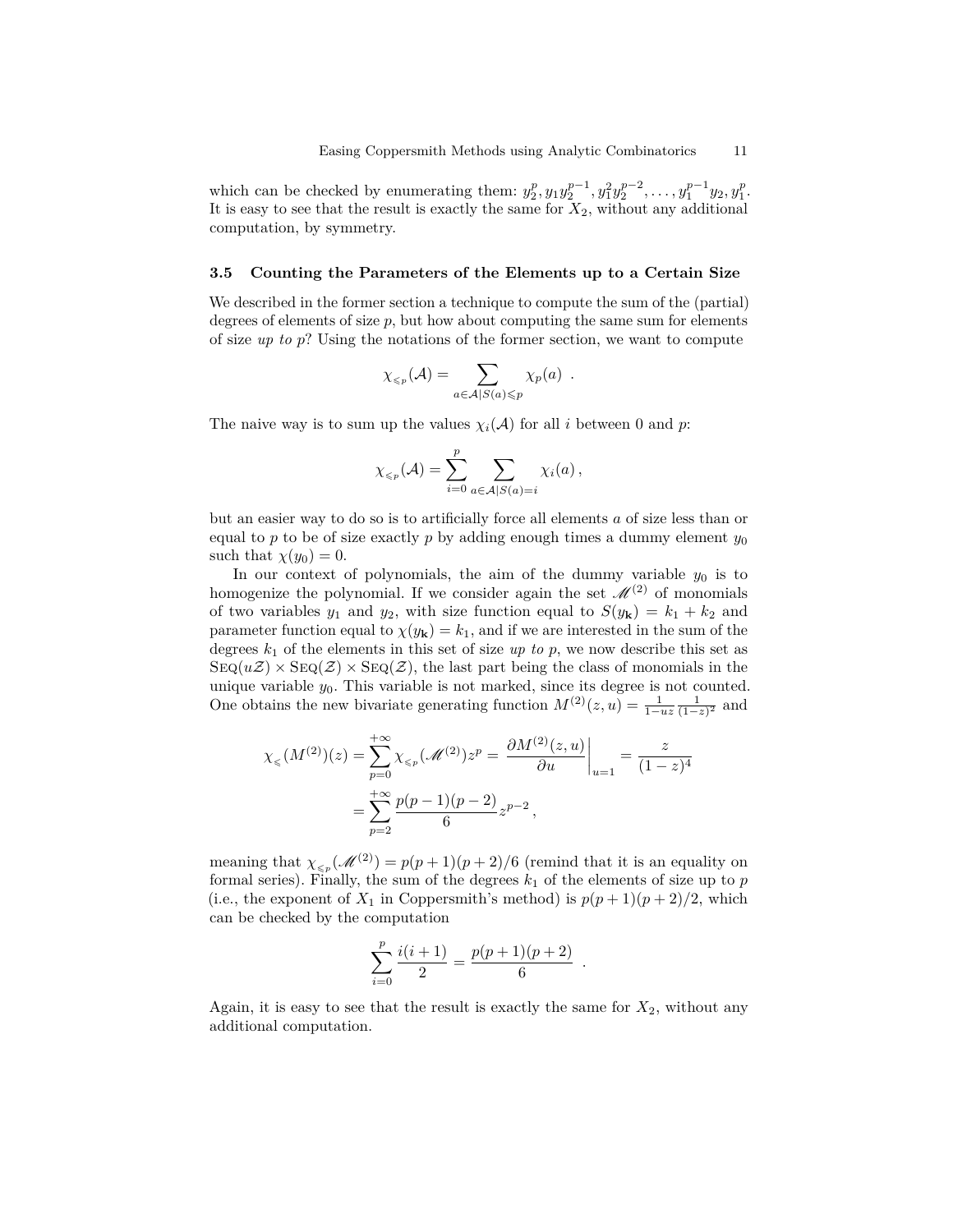12 Fabrice Benhamouda, Céline Chevalier, Adrian Thillard, Damien Vergnaud

### **3.6 Asymptotic Values: Transfer Theorem**

Finding the OGF or BGF of the combinatorial classes is usually an easy task, but finding the exact value of the coefficients can be quite painful. Coppersmith's method is usually used in an asymptotic way. Singularity analysis enables us to find the asymptotic value of the coefficients in an simple way, using the technique described in [\[15,](#page-28-9) Corollary VI.1 (sim-transfer), page 392]. Adapted to our context, their transfer theorem can be stated as follows:

<span id="page-11-1"></span>**Theorem 3 (Transfer Theorem).** *Assume* A *is a combinatorial class with an ordinary generating function F regular enough such that there exists a value c verifying*

$$
F(z) \underset{z \to 1}{\sim} \frac{c}{(1-z)^{\alpha}}
$$

*for a non-negative integer*  $\alpha$ *. Then the asymptotic value of the coefficient*  $F_n$  *is* 

$$
F_n \underset{n \to \infty}{\sim} \frac{cn^{\alpha - 1}}{(\alpha - 1)!} .
$$

# <span id="page-11-0"></span>**4 A Toolbox for the Cryptanalyst**

We now describe how to use the generic tools recalled in the former section to count the exponents of the bounds  $X_1, \ldots, X_n$  and of the modulo N (as in the previous section, we consider the simplified case with only one modulus *N*) on the monomials and polynomials appearing in Coppersmith's method (see Section [2\)](#page-3-0). For the sake of simplicity, we describe the technique on several examples, supposedly complex enough to be easily combined and adapted to most of the useful cases encountered in practice.

### **4.1 Counting the Bounds for the Monomials (Useful Examples)**

**First Example.** In this example, we consider

$$
\mathcal{M} = \{y_1^{i_1} \cdots y_m^{m} \cdot y_{m+1}^{m+1} \cdots y_n^{i_n} \mid 1 \leq i_1 + \cdots + i_n < t\}
$$

with the bounds  $|y_i| < X$  for  $1 \leq i \leq m$  et  $|y_i| < Y$  for  $m < i \leq n$ . In order to obtain the exponent for the bound  $X$ , we consider the size function  $S(y_1^{i_1} \ldots y_n^{i_n}) = i_1 + \cdots + i_n$  and the parameter function  $\chi_x(y_1^{i_1} \ldots y_n^{i_n}) =$  $i_1 + \cdots + i_m$ .

We describe  $\mathscr{M}$  as  $\prod_{i=1}^{m} \text{SEQ}(uZ) \times \prod_{i=m+1}^{n} \text{SEQ}(Z) \times \text{SEQ}(Z) \setminus \varepsilon$  (the last  $\text{Seq}(\mathcal{Z})$  being for the dummy value  $y_0$ ), which leads to the OGF

$$
F(z, u) = \left(\frac{1}{1 - uz}\right)^m \left(\frac{1}{1 - z}\right)^{n - m + 1} - 1.
$$

The next step is to compute the partial derivative in  $u$  at  $u = 1$ :

$$
\frac{\partial F(z, u)}{\partial u}\bigg|_{u=1} = \frac{mz}{(1 - uz)^{m+1}} \left(\frac{1}{1 - z}\right)^{n - m + 1}\bigg|_{u=1} = \frac{mz}{(1 - z)^{n+2}}
$$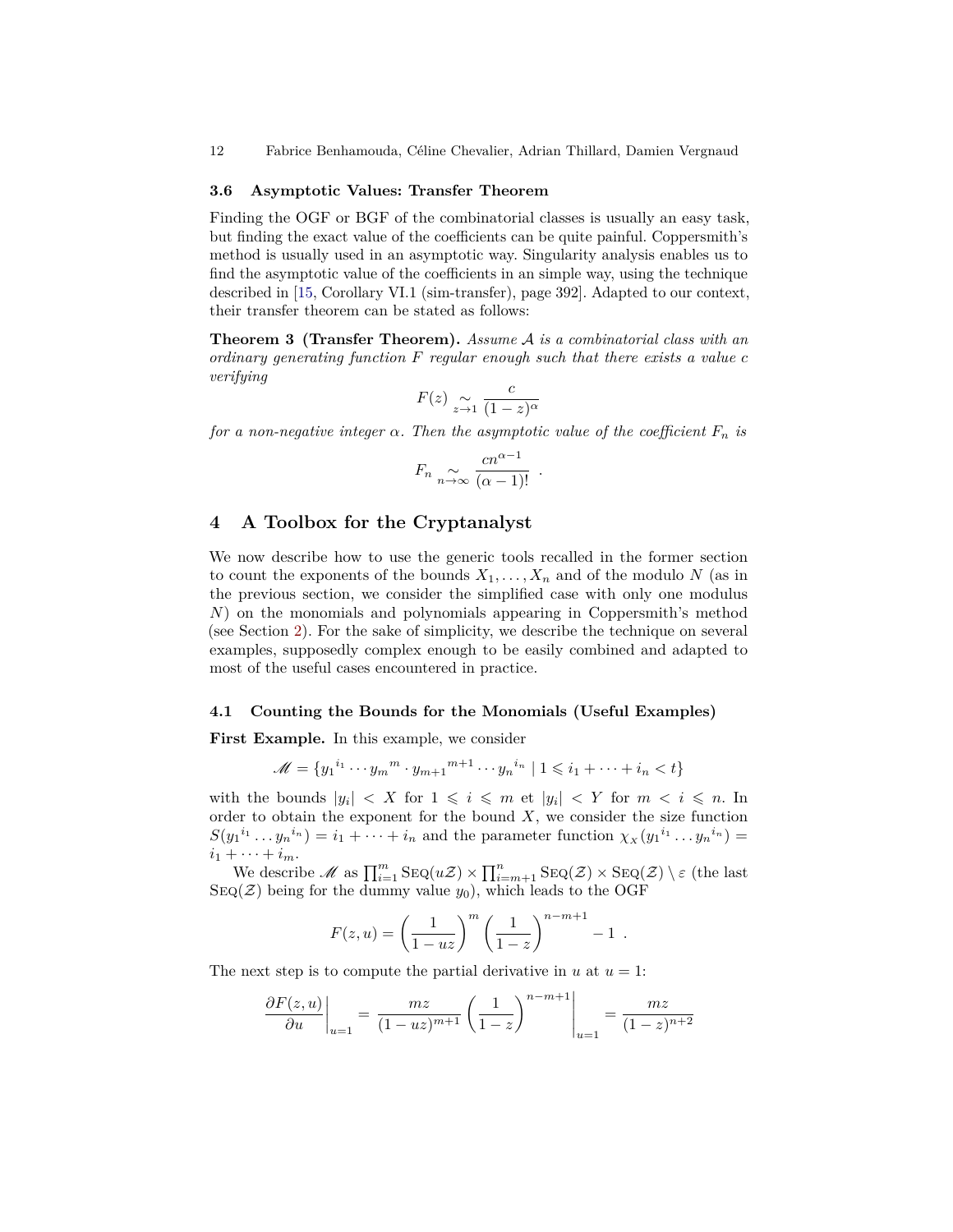and take the equivalent value when  $z \to 1$ :

$$
\left. \frac{\partial F(z, u)}{\partial u} \right|_{u=1} \underset{z \to 1}{\sim} \frac{m}{(1-z)^{n+2}},
$$

which finally leads, using Theorem [3,](#page-11-1) to  $\chi_{X, \leq t}(\mathcal{M}) \sim \frac{m(t-1)^{n+1}}{(n+1)!} \sim \frac{mt^{n+1}}{(n+1)!}$ .

Finally, it is easy to see that if one denotes  $\chi_Y(y_1^{i_1} \dots y_n^{i_n}) = i_{m+1} + \dots + i_n$ , one gets  $\chi_{Y, \lt t}(\mathcal{M}) \sim \frac{(n-m)t^{n+1}}{(n+1)!}$ . This set of monomials used in Coppersmith's method thus leads to the bound  $X^{\frac{mt^{n+1}}{(n+1)!}} Y^{\frac{(n-m)t^{n+1}}{(n+1)!}}$ . In the particularly useful case where  $X = Y$ , the bound becomes  $X^{\frac{nt^{n+1}}{(n+1)!}}$  for all the monomials in *n* variables of degree up to *t*.

**Second Example.** In this example, we consider

$$
\mathcal{M} = \{y_1^{i_1} \dots y_n^{i_n} \mid (i_1 = 0 \text{ or } i_2 = 0)
$$
  
and  $1 \le i_3 \le e$  and  $1 \le i_1 + \dots + i_n < t\}$ 

with the bounds  $|y_i| < X$  for  $1 \leq i \leq n$ . We use the size function  $S(y_1^{i_1} \dots y_n^{i_n}) =$  $i_1 + \cdots + i_n$  and the parameter function  $\chi(y_1^{i_1} \ldots y_n^{i_n}) = i_1 + \cdots + i_n$  (since the bound *X* is the same for all variables).

The first step is to split  $M$  into disjoint subsets. In our case, the three disjoint subsets correspond to  $i_1 = i_2 = 0$ ,  $(i_1 = 0 \text{ and } i_2 \neq 0)$  and  $(i_1 \neq 0 \text{ and } i_2 = 0)$ . Taking into account the dummy value  $y_0$ , we describe them as

$$
(\mathcal{Z} + \cdots + \mathcal{Z}^e) \times \prod_{i=1}^{n-3} \text{Seq}(u\mathcal{Z}) \times \text{Seq}(\mathcal{Z})
$$

for the first one and

$$
(u\mathcal{Z}) \times \text{Seq}(u\mathcal{Z}) \times (\mathcal{Z} + \cdots + \mathcal{Z}^e) \times \prod_{i=1}^{n-3} \text{Seq}(u\mathcal{Z}) \times \text{Seq}(\mathcal{Z})
$$

for the two others (since the presence of  $y_1$  or  $y_2$  is mandatory). This leads to the OGF

$$
F(z, u) = \left(1 + \frac{uz}{1 - uz} + \frac{uz}{1 - uz}\right)(z + \dots + z^e) \left(\frac{1}{1 - uz}\right)^{n-3} \frac{1}{1 - z}
$$
  
= 
$$
\frac{1 + uz}{(1 - uz)^{n-2}} \frac{z + \dots + z^e}{1 - z},
$$

which gives, after computations,

$$
\frac{\partial F(z, u)}{\partial u}\bigg|_{u=1} = \frac{z((n-3)uz + n-1)}{(1-uz)^{n-1}} \frac{z + \dots + z^e}{1-z}\bigg|_{u=1} \underset{z \to 1}{\sim} \frac{(2n-4)e}{(1-z)^n},
$$

which finally leads to  $\chi_{\lt t}(\mathscr{M}) \sim \frac{(2n-4)e(t-1)^{n-1}}{(n-1)!} \sim \frac{(2n-4)e^{t^{n-1}}}{(n-1)!}$ , using Theorem [3.](#page-11-1)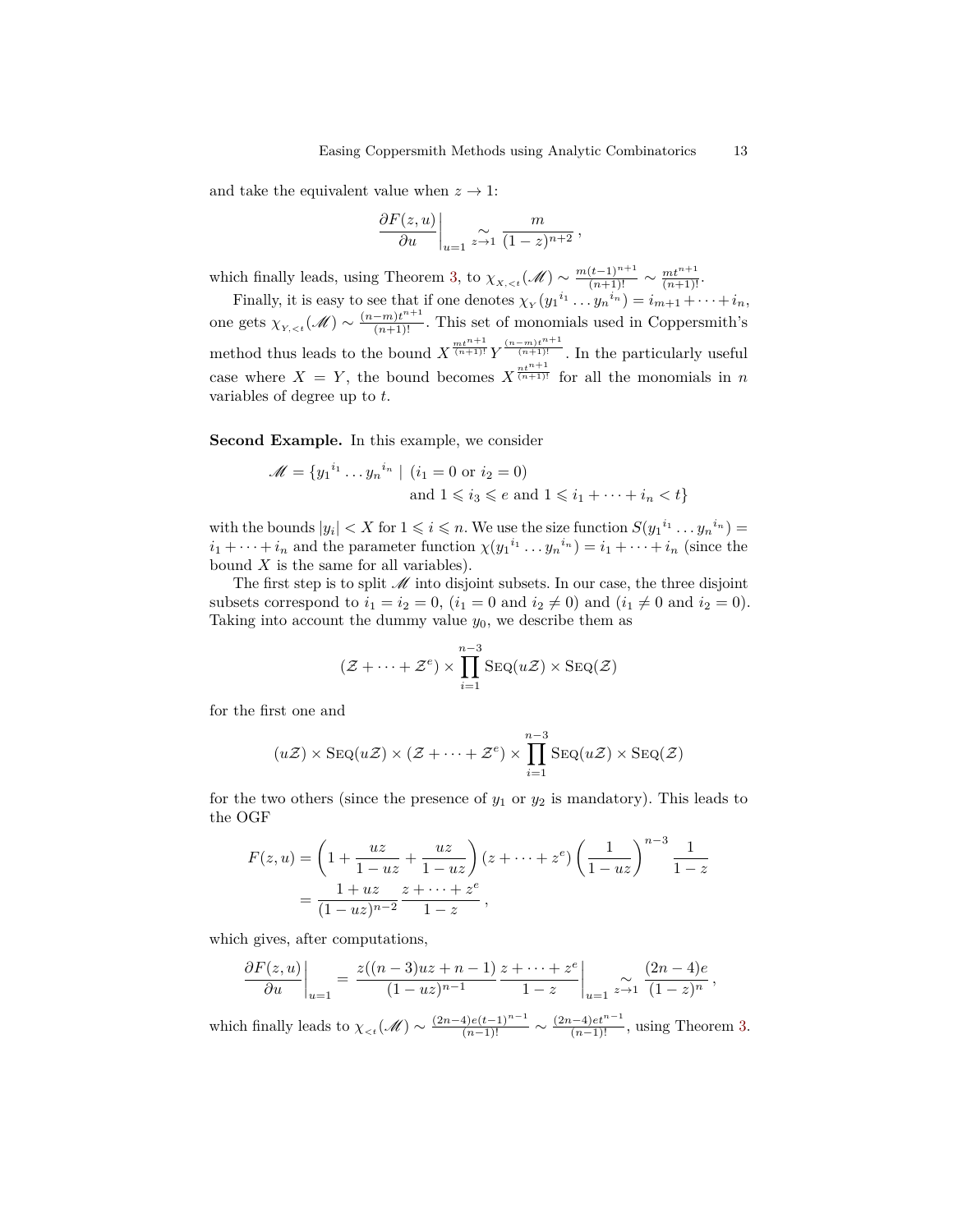### <span id="page-13-0"></span>**4.2 Counting the Bounds for the Polynomials (Example)**

We now consider the set

$$
\mathscr{P} = \{ f_{\mathbf{k}} = y_1^{k_1} \dots y_n^{k_n} f^{k_\ell} \text{ mod } N^{k_\ell} \mid 1 \leq k_\ell < t
$$
\n
$$
\text{and } \deg(f_{\mathbf{k}}) = k_1 + \dots + k_n + k_\ell e < t e \}
$$

with the bounds  $X_1 = \cdots = X_n = X$  for the variables. In order to obtain the exponent for the modulus *N*, we consider the size function  $S(y_1^{k_1} \dots y_n^{k_n} f^{k_\ell}) =$  $k_1 + \cdots + k_n + k_\ell$  and the parameter function  $\chi_N(y_1^{k_1} \ldots y_n^{k_n} f^{k_\ell}) = k_\ell$ .

For the sake of simplicity, we can consider  $0 \leq k_{\ell} < t$  since the parameter function is equal to 0 on the elements  $f_{\mathbf{k}}$  such that  $k_{\ell} = 0$ . We describe  $\mathscr{P}$  as  $\prod_{i=1}^{n} \text{SEQ}(\mathcal{Z}) \times \text{SEQ}(u\mathcal{Z}^e) \times \text{SEQ}(\mathcal{Z})$  (the last one being for the dummy value *y*<sub>0</sub>), since only *f* needs a marker and its degree is *e*. This leads to the OGF

$$
F(z, u) = \left(\frac{1}{1-z}\right)^{n+1} \frac{1}{1-uz^e} .
$$

The next step is to compute the partial derivative in  $u$  at  $u = 1$ :

$$
\frac{\partial F(z, u)}{\partial u}\bigg|_{u=1} = \frac{z^e}{(1 - u z^e)^2} \left(\frac{1}{1 - z}\right)^{n+1} \bigg|_{u=1} = \frac{z^e}{(1 - z^e)^2} \left(\frac{1}{1 - z}\right)^{n+1}
$$

and take the equivalent value when  $z \to 1$ , using the formula  $1 - z^e \sim e(1 - z)$ :

$$
\left. \frac{\partial F(z, u)}{\partial u} \right|_{u=1} \underset{z \to 1}{\sim} \frac{1}{e^2 (1-z)^{n+3}},
$$

which finally leads, using Theorem [3,](#page-11-1) to  $\chi_{N, \leq t}(\mathscr{P}) \sim \frac{(te)^{n+2}}{e^2(n+2)}$  $\frac{(te)}{e^2(n+2)!}$ .

# **5 Number-Theoretic Pseudorandom Generators (following [\[2\]](#page-28-3))**

As mentioned in the introduction, number-theoretic pseudorandom generators work by iterating an algebraic map  $F$  over a residue ring  $\mathbb{Z}_N$  on a secret random initial seed value  $v_0 \in \mathbb{Z}_N$  to compute the intermediate state values  $v_{i+1} =$  $F(v_i) \mod N$  for  $i \in \mathbb{N}$  and outputting (some consecutive bits of) the state value  $v_i$  at each iteration. In [\[2\]](#page-28-3), Bauer *et al.* showed that such a pseudorandom generator defined by a known iteration polynomial function *F* can be broken under the condition that sufficiently many bits are output by the generator at each iteration (with respect to the degree of *F*).

Let  $F(X)$  be a polynomial of degree *d* in  $\mathbb{Z}_N[X]$  and let  $v_0$  be a secret seed. As in [\[2\]](#page-28-3), we assume that the generator outputs the *k* most significant bits of  $v_i$  at each iteration (with  $k \in \{1, \ldots, n\}$  where *n* is the bit-length of *N*). More precisely, if  $v_i = 2^{n-k}w_i + x_i$ , with  $0 \leq x_i < 2^{n-k} = M = N^{\delta}$  which is unknown to the adversary and  $w_i$  is output by the generator. The adversary wants to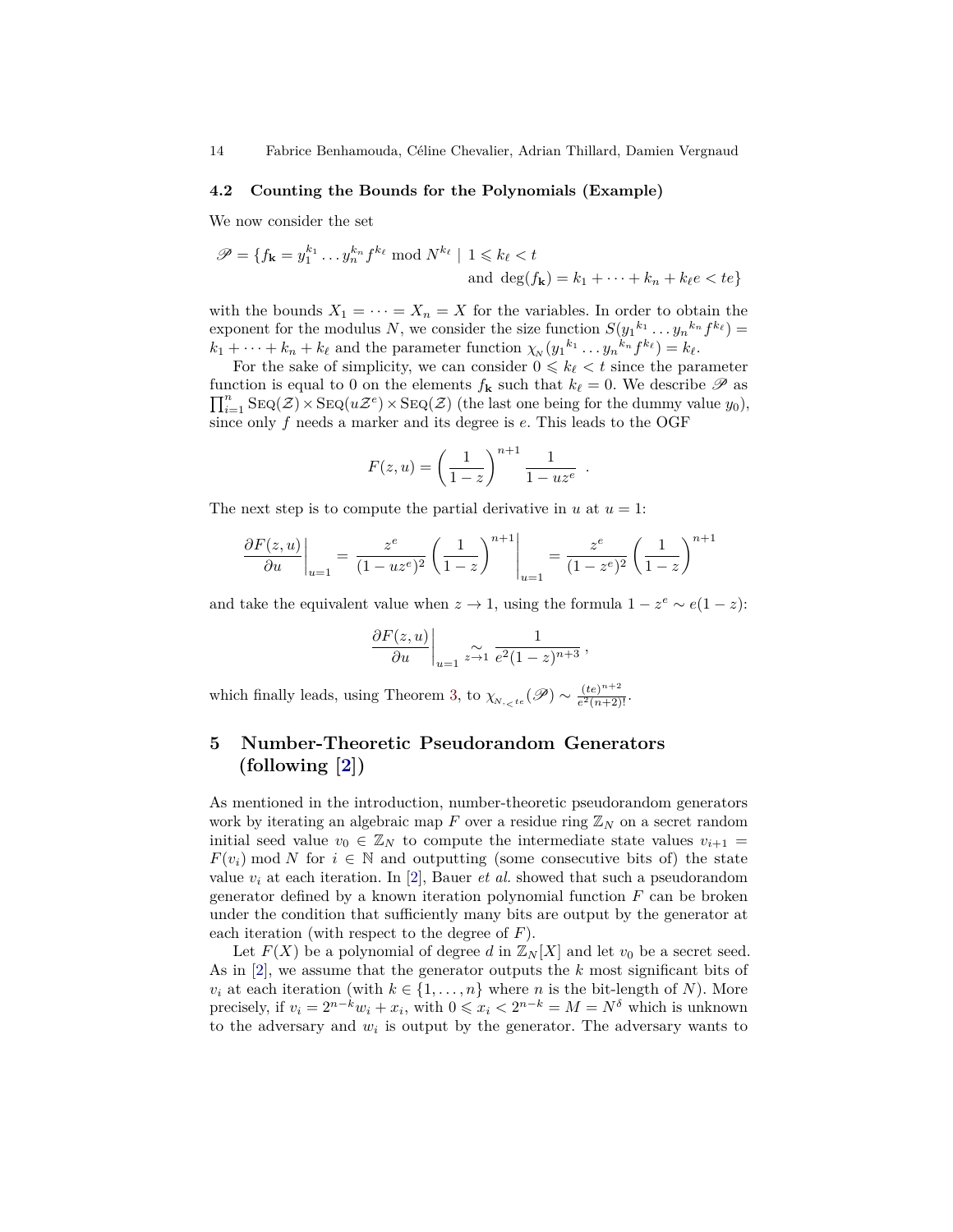recover  $x_i$  for some  $i \in \mathbb{N}$  from consecutive values of the pseudorandom sequence (with *M* as large as possible). We have  $v_{i+1} = F(v_i) \text{ mod } N$  (for  $i \in \mathbb{N}$ ) for a known polynomial *F* and  $2^{m-k}w_{i+1} + x_{i+1} = F(2^{m-k}w_i + x_i) \mod N$ . We can therefore define explicitly a family of bivariate polynomials of degree *d*,  $f_i(y_i, y_{i+1}) \in \mathbb{Z}_N[y_i, y_{i+1}],$  such that  $f_i(x_i, x_{i+1}) = 0 \text{ mod } N$ , for  $i \in \{0, ..., n\}$ whose coefficients publicly depend on the approximations  $w_i, w_{i+1}$  and  $F$ 's coefficients. The goal is to compute the (small) modular root  $(x_0, x_1, \ldots, x_n)$  of the polynomial system  $\{f_0(y_0, y_1) = 0, \ldots, f_n(y_n, y_{n+1}) = 0\}$  in polynomial time.

*Description of the attack.* In order to solve this system, Bauer *et al.* [\[2\]](#page-28-3) applied Coppersmith method for multivariate modular polynomial system to the following collection of polynomials:

$$
\mathscr{P} = \{ y_0^j f_0^{i_0} \dots f_n^{i_n} \mid d(i_0 + di_1 + \dots + d^n i_n) + j \leq d m \land (i_0 + \dots + i_n > 0) \}
$$

where  $m \geq 1$  is a fixed integer. They showed that the set of monomials occurring in the collection is:

$$
\{y_0^jy_1^{i_0}\ldots y_{n+1}^{i_n} | d(i_0+di_1+\cdots + d^ni_n)+j\leqslant dm\} .
$$

To analyze their algorithm, Bauer *et al.* used a trick from [\[18\]](#page-29-5) and only computes the quotient of the two quantities involved in Coppersmith success condition [\(1\)](#page-5-0) (thanks to a fortunate simplification). In the following, we will use our toolbox to recompute (more) easily the bounds on these two quantities. We also obtain more precise estimates since our toolbox also permits to obtain the dimensions of the matrix used in Coppersmith method (and therefore the actual complexity of the attack).

# **Bound for the Polynomials.** We consider the set  $\mathscr P$  defined as

 $\{y_0{}^j f_0{}^{i_0} \dots f_n{}^{i_n} \bmod N^{i_n} \mid d(i_0 + di_1 + \dots + d^n i_n) + j \leq d m \wedge i_0 + \dots + i_n > 0)\}$ as a combinatorial class, with the size function  $S_f(y_0^j f_0^{i_0} \dots f_n^{i_n}) = d(i_0 + di_1 +$  $\dots + d^n i_n$  + *j* and the parameter function  $\chi_f(y_0 \, j \, f_0 \, i_0 \, \dots \, f_n \, i_n) = i_0 + \dots + i_n$ . For the sake of simplicity, we can consider  $i_0+\cdots+i_n\geq 0$  since the parameter function is equal to 0 on the elements such that  $i_0 + \cdots + i_n = 0$ . We split the parameter functions into  $(n+1)$  parts  $\chi_{f,j}(y_0^j f_0^{i_0} \dots f_n^{i_n}) = i_j$  (for  $j \in \{0, \dots, n\}$ ), do the computation for each of them and sum the obtained asymptotic equivalents (and this can be done legitimately by computing the corresponding limits).

Let  $j \in \{0, \ldots, n\}$ . Since the degree of each  $f_k$  is  $d^{k+1}$ , we consider  $\mathscr P$  as Y*n*

$$
\underbrace{\text{Seq}(\mathcal{Z})}_{y_0} \times \prod_{\substack{k=0 \\ k \neq j}} \underbrace{\text{Seq}(\mathcal{Z}^{d^{k+1}})}_{f_k} \times \underbrace{\text{Seq}(u\mathcal{Z}^{d^{j+1}})}_{f_j} \times \underbrace{\text{Seq}(\mathcal{Z})}_{\text{dummy var.}} \quad \backslash \quad \underbrace{\text{Seq}(\mathcal{Z})}_{y_0} \times \underbrace{\text{Seq}(\mathcal{Z})}_{\text{dummy var.}}
$$

which leads to the following generating function

$$
F_j(u, z) = \frac{1}{1-z} \left( \prod_{\substack{k=0 \\ k \neq j}}^n \frac{1}{1-z^{d^{k+1}}} \right) \frac{1}{1-uz^{d^{j+1}}} \frac{1}{1-z} - \frac{1}{1-z} \frac{1}{1-z}.
$$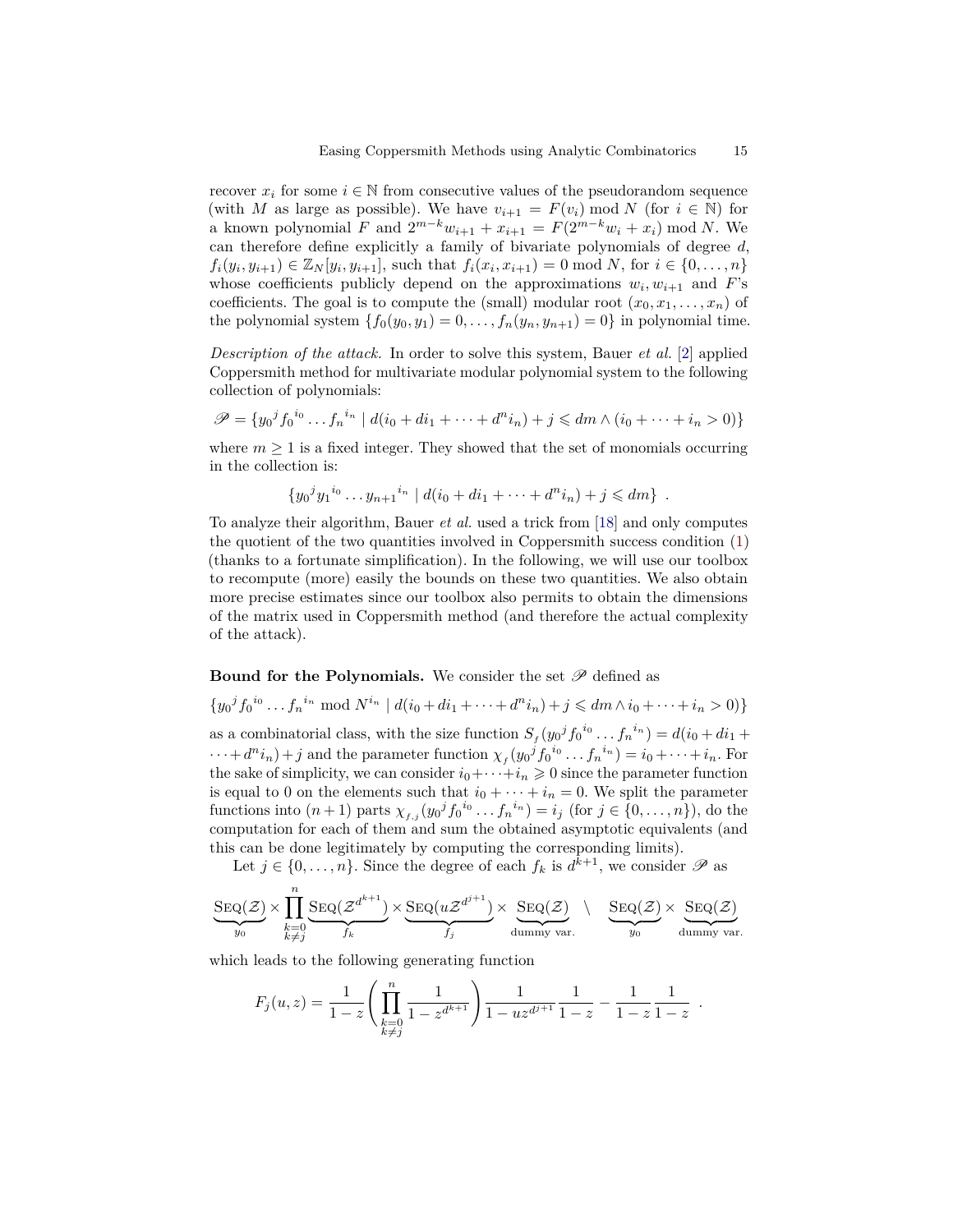We take the partial derivative in  $u$  and then let  $u = 1$ :

$$
\frac{\partial F_j}{\partial u}(u, z)\Big|_{u=1} = \left(\frac{1}{1-z}\right)^2 \times \left(\prod_{\substack{k=0 \ k \neq j}}^n \frac{1}{1-z^{d^{k+1}}}\right) \times \frac{z^{d^{j+1}}}{(1-z^{d^{j+1}})^2} .
$$

We take the equivalent when  $z \to 1$ , using the formula  $1 - z^n \sim n(1 - z)$ :

$$
\frac{\partial F_j}{\partial u}(u, z)\Big|_{u=1} \quad \sum_{z \to 1} \quad \left(\frac{1}{1-z}\right)^2 \times \left(\prod_{\substack{k=0 \\ k \neq j}}^n \frac{1}{d^{k+1}(1-z)}\right) \times \frac{1}{(d^{j+1})^2 (1-z)^2}
$$

$$
\sum_{z \to 1} \quad \frac{1}{(1-z)^{n+4}} \frac{1}{d^{(n+1)(n+2)/2} d^{j+1}}
$$

*.*

*.*

Applying Theorem [3,](#page-11-1) one finally gets

$$
\chi_{f,j,\leq dm}(\mathscr{P}) \sim \frac{1}{(n+3)!} (dm)^{n+3} \frac{1}{d^{(n+1)(n+2)/2} d^{j+1}},
$$

which leads to

$$
\chi_{f, \leq dm}(\mathscr{P}) \sim \left(\sum_{j=0}^{n} \frac{1}{d^{j+1}}\right) \frac{1}{(n+3)!} (dm)^{n+3} \frac{1}{d^{(n+1)(n+2)/2}}
$$

**Bound for the Monomials.** We consider the set  $\mathcal{M}$  defined as

$$
\{y_0^j y_1^{i_0} \dots y_{n+1}^{i_n} \bmod M^{i_0 + \dots + i_n} \mid d(i_0 + di_1 + \dots + d^n i_n) + j \leq dm\}
$$

as a combinatorial class, with the size function  $S_y(y_0^j y_1^{i_0} \dots y_{n+1}^{i_n}) = d(i_0 + di_1 +$  $\cdots + d^n i_n$  + *j* and the parameter function  $\chi_y(y_0^j f_0^{i_0} \dots f_n^{i_n}) = i_0 + \cdots + i_n$ . As before, we split the parameter functions into  $(n+1)$  parts  $\chi_{y,j}(y_0^j y_1^{i_0} \dots y_{n+1}^{i_n}) =$  $i_j$  (for  $j \in \{0, \ldots, n\}$ ) and do the computation for each of them. As each  $y_k$ "counts for"  $d^k$  in the condition of the set, we consider  $\mathcal M$  as

$$
\underbrace{\mathrm{SEQ}(\mathcal{Z})}_{y_0} \times \prod_{\substack{k=1\\k \neq j}}^{n+1} \underbrace{\mathrm{SEQ}(\mathcal{Z}^{d^k})}_{y_k} \times \underbrace{\mathrm{SEQ}(u\mathcal{Z}^{d^j})}_{y_j} \times \underbrace{\mathrm{SEQ}(\mathcal{Z})}_{\mathrm{dummy\; var.}},
$$

which leads to the following generating function

$$
G_j(u, z) = \frac{1}{1-z} \left( \prod_{\substack{k=1 \ k \neq j}}^{n+1} \frac{1}{1-z^{d^k}} \right) \frac{1}{1-uz^{d^j}} \frac{1}{1-z} .
$$

We take the partial derivative in  $u$  and then let  $u = 1$ :

$$
\left. \frac{\partial G_j}{\partial u}(u, z) \right|_{u=1} = \left( \prod_{\substack{k=0 \ k \neq j}}^{n+1} \frac{1}{1 - z^{d^k}} \right) \times \left( \frac{1}{1 - z} \right) \times \frac{z^{d^j}}{(1 - z^{d^j})^2} .
$$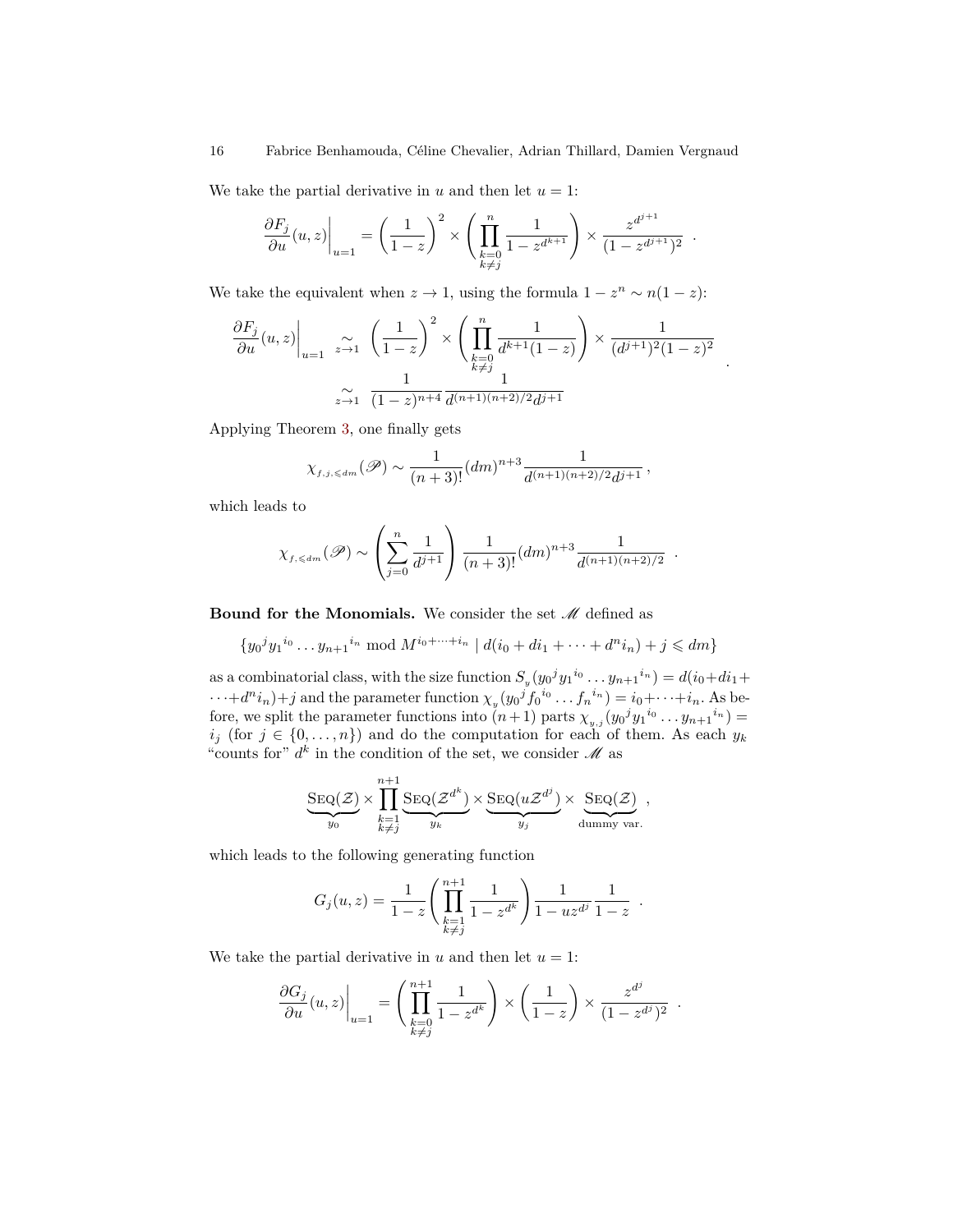#### Easing Coppersmith Methods using Analytic Combinatorics 17

We take the equivalent when  $z \to 1$ , using the formula  $1 - z^n \sim n(1 - z)$ :

$$
\frac{\partial G_j}{\partial u}(u, z)\Big|_{u=1} \underset{z \to 1}{\sim} \left(\prod_{\substack{k=0 \\ k \neq j}}^{n+1} \frac{1}{d^k (1-z)}\right) \times \left(\frac{1}{1-z}\right) \times \frac{1}{(d^j)^2 (1-z)^2}
$$

$$
\underset{z \to 1}{\sim} \frac{1}{(1-z)^{n+4}} \frac{1}{d^{(n+1)(n+2)/2} d^j}.
$$

Applying Theorem [3,](#page-11-1) one finally gets

$$
\chi_{y,j,\leq dm}(\mathscr{M}) \sim \frac{1}{(n+3)!} (dm)^{n+3} \frac{1}{d^{(n+1)(n+2)/2} d^j}
$$

which leads to

$$
\chi_{y,\leq dm}(\mathscr{M}) \sim \left(\sum_{j=0}^{n+1} \frac{1}{d^j}\right) \frac{1}{(n+3)!} (dm)^{n+3} \frac{1}{d^{(n+1)(n+2)/2}}.
$$

**Condition.** If we denote by  $\mu = \chi_{f, \leq d_m}(\mathscr{P})$  and  $\xi = \chi_{y, \leq d_m}(\mathscr{M})$ , the condition for Coppersmith's method is  $N^{\mu} > M^{\xi}$ , i.e.,  $N^{\mu/\xi} > M$ , where

$$
\frac{\mu}{\xi} = \frac{\chi_{f,\leq dm}(\mathscr{P})}{\chi_{y,\leq dm}(\mathscr{M})} \sim \frac{\sum_{j=0}^{n} \frac{1}{d^{j+1}}}{\sum_{j=0}^{n+1} \frac{1}{d^{j}}} = \frac{\frac{1}{d} \frac{1-1/d^{n+1}}{1-1/d}}{\frac{1-1/d^{n+2}}{1-1/d}} \sim \frac{1}{d},
$$

which leads to the expected bound  $M < N^{1/d}$  that was given in [\[2\]](#page-28-3), for which the algorithm (heuristically) outputs the the (small) modular root  $(x_0, x_1, \ldots, x_n)$  of the polynomial system  $\{f_0(y_0, y_1) = 0, \ldots, f_n(y_n, y_{n+1}) = 0\}$  in polynomial time.

**Complexity.** In order to compute the dimensions of the matrix used in Coppersmith methods, we have to compute the cardinality of the sets  $\mathscr P$  and  $\mathscr M$ (i.e., with the constant parameter functions  $\chi_f = 1$  and  $\chi_{y,j} = 1$ ). We obtain the generating functions

$$
\frac{1}{1-z} \left( \prod_{k=0}^{n} \frac{1}{1-z^{d^{k+1}}} \right) \frac{1}{1-z} - \frac{1}{1-z} \frac{1}{1-z} \underset{z \to 1}{\sim} \frac{1}{(1-z)^{n+3}} \frac{1}{d^{(n+1)(n+2)/2}}
$$

and

$$
\frac{1}{1-z} \left( \prod_{k=1}^{n+1} \frac{1}{1-z^{d^k}} \right) \frac{1}{1-z} \underset{z \to 1}{\sim} \frac{1}{(1-z)^{n+3}} \frac{1}{d^{(n+1)(n+2)/2}}
$$

for  $\mathscr P$  and  $\mathscr M$  (respectively). We thus obtain as above for the cardinality of both sets  $\mathscr P$  and  $\mathscr M$  (and therefore essentially for the dimensions of the matrix), the asymptotics

$$
\frac{(dm)^{n+2}}{(n+2)!} \frac{1}{d^{(n+1)(n+2)/2}}.
$$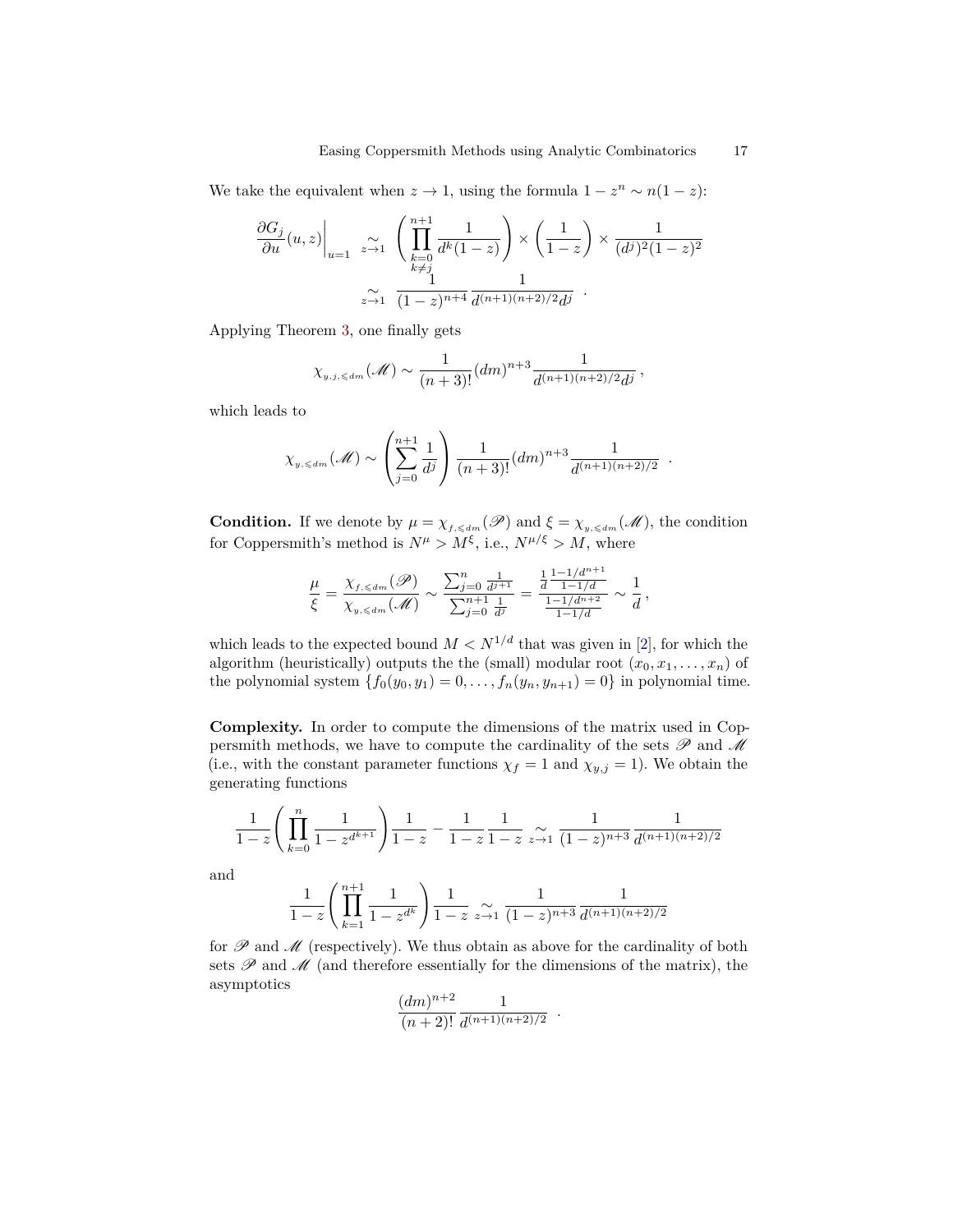*Remark 4.* A computer algebra program can compute the first coefficients of the formal series for  $\mu$  and  $\xi$  and for the cardinality of the sets  $\mathscr P$  and  $\mathscr M$ , for any given *d* and *n*. Therefore, given *d*, *n*, and  $\log M / \log N$ , it enables to compute the minimum value *m* such that the attack works (i.e., such that  $\mu/\xi > \log M/\log N$ , using the simplified condition, assuming the heuristic assumption holds) and then to compute the corresponding number of polynomials in  $\mathscr P$  and of monomials in  $\mathscr{M}$ , which then yield the size of the matrix. For an example of such an analysis see end of Section [6.1.](#page-17-0)

# **6 New Applications**

## <span id="page-17-0"></span>**6.1 Key Generation from Weak Pseudorandomness**

In [\[16\]](#page-29-7), Fouque, Tibouchi and Zapalowicz analyzed the security of key generation algorithms when the prime factors of an RSA modulus are constructed by concatenating the outputs of a linear congruential generator. They proposed an (exponential-time) attack based on multipoint polynomial evaluation to recover the seed when such generators are used to generate one prime factor of an RSA modulus. In this section, we propose a new heuristic (polynomial-time) algorithm based on Coppersmith methods that allows to factor an RSA modulus when both its primes factors are constructed by concatenating the outputs of a linear congruential generator (with possible different seeds).

Let  $M = 2^k$  be a power of 2 (for  $k \in \mathbb{N} \setminus \{0\}$ ). For the ease of exposition, we consider a straightforward method to generate a prime number in which the key generation algorithm starts from a random seed modulo *M*, iterates the linear congruential generator and performs a primality test on the concatenation of the outputs (and in case of an invalid answer, repeat the process with another random seed until a prime is found). Let  $v_0$  and  $w_0$  be two random seeds for a linear congruential generator with public parameters  $a$  and  $b$  in  $\mathbb{Z}_M$  that defines the pseudorandom sequences:

$$
v_{i+1} = av_i + b \mod M \quad \text{and} \quad w_{i+1} = aw_i + b
$$

for  $i \in \mathbb{N}$ . We assume that the adversary is given as input a (balanced) RSA modulus  $N = p \cdot q$  where *p* and *q* are  $(kn)$ -bit primes where  $p = v_0 + Mv_1 + \cdots$  $M^n v_n$  and  $q = w_0 + Mw_1 + \cdots + M^n w_n$ .

*Description of the attack.* The adversary is given as inputs the RSA modulus *N* and the generator parameters *a* and *b* and its goal is to factor *N* (or equivalently to recover one of the secret seed  $v_0$  or  $w_0$  used in the key generation algorithm). This can be done by solving the following multivariate system of polynomial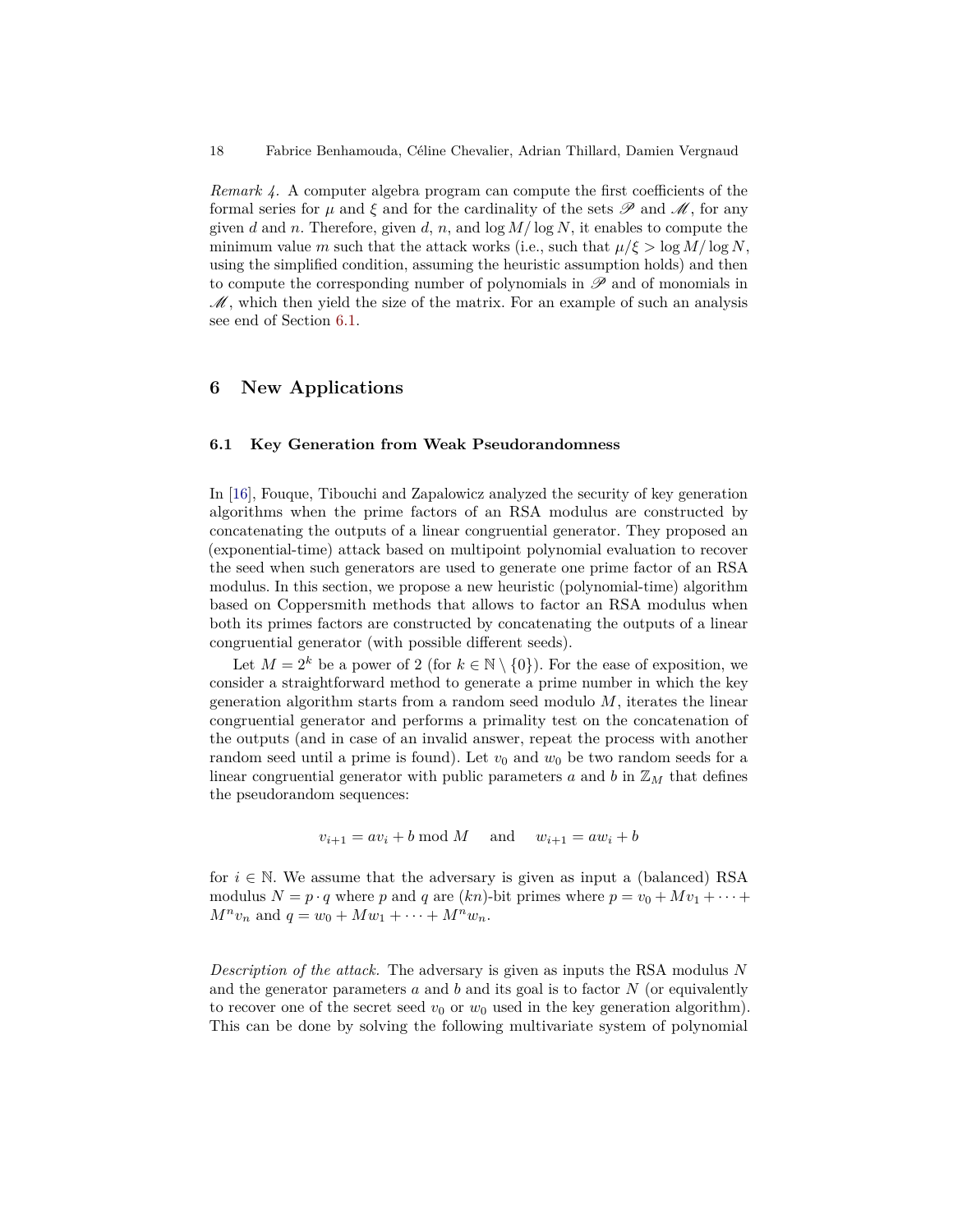equations over the moduli *N* and *M* with unknowns  $v_0, \ldots, v_n, w_0, \ldots, w_n$ :

$$
\begin{cases}\nf = (v_0 + Mv_1 + \dots + M^n v_n)(w_0 + Mw_1 + \dots + M^n w_n) \equiv 0 \mod N \\
g_0 = v_1 - (av_0 + b) \equiv 0 \mod M \\
\vdots \\
g_{n-1} = v_n - (av_{n-1} + b) \equiv 0 \mod M \\
h_0 = w_1 - (aw_0 + b) \equiv 0 \mod M \\
\vdots \\
h_{n-1} = w_n - (aw_{n-1} + b) \equiv 0 \mod M\n\end{cases}
$$

In order to apply Coppersmith technique, the most complicated part is the choice of the collection of polynomials constructed from the polynomials that occur in this system. After several attempts, we choose to use the following polynomial family (parameterized by some integer  $t \in \mathbb{N}$ ):

$$
\tilde{f}_{i_0,\dots,i_n,j_0,\dots,j_n,k} = v_0^{i_0} \dots v_n^{i_n} \cdot w_0^{j_0} \dots w_n^{j_n} \cdot f^k \mod N^k
$$
  
\nwith  $1 \le k < t$ ,  $(i_0 = 0 \text{ or } j_0 = 0)$   
\nand  $\deg(\tilde{f}_{\dots}) = i_0 + \dots + i_n + j_0 + \dots + j_n + 2k < 2t$   
\n $\tilde{g}_{i_0,\dots,i_n,j_0,\dots,j_n} = g_0^{i_0} \dots g_{n-1}^{i_{n-1}} \cdot v_n^{i_n} \cdot h_0^{j_0} \dots h_n^{j_{n-1}} \cdot w_n^{j_n} \mod M^\ell$   
\nwith  $1 \le \ell = i_0 + \dots + i_{n-1} + j_0 + \dots + j_{n-1}$   
\nand  $\deg(\tilde{g}_{\dots}) = i_0 + \dots + i_n + j_0 + \dots + j_n < 2t$ .

The moduli *N* and *M* are *coprime* (since *N* is an RSA modulus and *M* is a power of 2) and it is easy to see that the polynomials  $\tilde{f}_{i_0,\dots,i_n,j_0,\dots,j_n,k}$  on one hand and the polynomials  $\tilde{g}_{i_0,\dots,i_n,j_0,\dots,j_n}$  on the other hand are linearly independent.

We have a system of modular polynomial equations in  $2n + 2$  unknowns and the Coppersmith method does not necessarily imply that we can solve the system of equations. As often in this setting, we have to assume that if the method succeeds, we will be able to recover the prime factors *p* and *q* from the set of polynomials we will obtain:

**Heuristic 1** *Let* F *denote the polynomial set*

<span id="page-18-0"></span>
$$
\mathscr{P} = \left\{ \tilde{f}_{i_0,\dots,i_n,j_0,\dots,j_n,k} \mid \begin{array}{c} 1 \leq k < t, \ (i_0 = 0 \text{ or } j_0 = 0) \\ i_0 + \dots + i_n + j_0 + \dots + j_n + 2k < 2t \end{array} \right\}
$$
\n
$$
\bigcup \left\{ \tilde{g}_{i_0,\dots,i_n,j_0,\dots,j_n} \mid \begin{array}{c} 1 \leq \ell = i_0 + \dots + i_{n-1} + j_0 + \dots + j_{n-1} \\ \deg(\tilde{g}_{\dots}) = i_0 + \dots + i_n + j_0 + \dots + j_n < 2t \end{array} \right\} .
$$

*We assume that the set of polynomials we get by applying Coppersmith's method with the polynomial set*  $\mathscr P$  *define an algebraic variety of dimension* 0*.* 

**Theorem 5.** *Under Heuristic [1,](#page-18-0) given as inputs an RSA modulus*  $N = p \cdot q$  *and the linear congruential generator parameters a and b such that*  $p = v_0 + Mv_1 +$  $\cdots + M^n v_n$  and  $q = w_0 + Mw_1 + \cdots + M^n w_n$ . (where  $v_0$  and  $w_0$  are two random *seeds and*  $v_{i+1} = av_i + b \mod M$  *and*  $w_{i+1} = aw_i + b$  *for*  $i \in \mathbb{N}$ *), we can recover the prime factors*  $p$  *and*  $q$  *in polynomial time in*  $log(N)$  *for any*  $n \ge 2$ *.*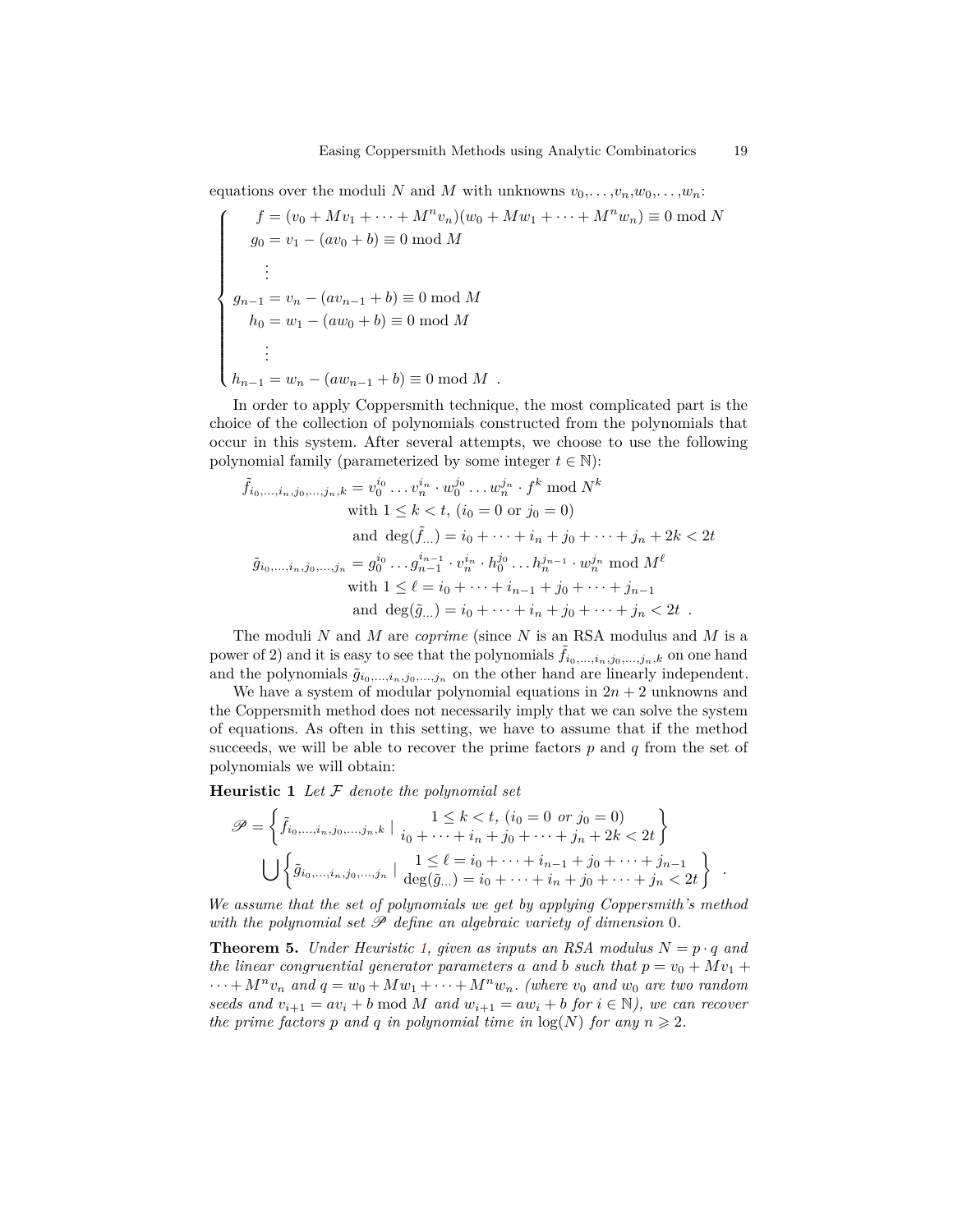**Bounds for the Polynomials modulo** *N***.** We consider the set

$$
\mathscr{P}_f = \{ \tilde{f}_{i_0, \dots, i_n, j_0, \dots, j_n, k} = v_0^{i_0} \dots v_n^{i_n} \cdot w_0^{j_0} \dots w_n^{j_n} \cdot f^k \mod N^k
$$
  
\n
$$
| 1 \le k < t, (i_0 = 0 \text{ or } j_0 = 0)
$$
  
\nand 
$$
\deg(\tilde{f}_{i_0, \dots, i_n, j_0, \dots, j_n, k}) = i_0 + \dots + i_n + j_0 + \dots + j_n + 2k < 2t \}
$$

as a combinatorial class, with the size function  $S_f(\tilde{f}_{i_0,\ldots,i_n,j_0,\ldots,j_n,k}) = i_0 + \cdots +$  $i_n + j_0 + \cdots + j_n + 2k$  and the parameter function  $\chi_f(\tilde{f}_{i_0,\ldots,i_n,j_0,\ldots,j_n,k}) = k$ . The degree of each variable  $v_0, \ldots, v_n, w_0, \ldots, w_n$  is 1, whereas the degree of f is 1. For the sake of simplicity, we can consider  $0 \leq k < t$  since the parameter function is equal to 0 on the elements  $f_{\mathbf{k}}$  such that  $k = 0$ . We use the technique described in the second example of Section [4.2](#page-13-0) to write  $\mathscr{P}_f$  as a disjoint union of three sets (depending on the values  $i_0$  and  $j_0$ ) and consider it as

$$
\underbrace{(\varepsilon + Z \text{Seq}(\mathcal{Z}) + Z \text{Seq}(\mathcal{Z}))}_{v_0,w_0} \times \prod_{k=1}^n \underbrace{\text{Seq}(Z)}_{v_k} \times \prod_{k=1}^n \underbrace{\text{Seq}(Z)}_{w_k} \times \underbrace{\text{Seq}(uZ^2)}_{f} \times \underbrace{\text{Seq}(Z)}_{\text{dummy var}},
$$

which leads to the following generating function:

$$
F(u,z) = \left(1 + \frac{z}{1-z} + \frac{z}{1-z}\right) \frac{1}{(1-z)^{2n}} \frac{1}{1-uz^2} \frac{1}{1-z} = \frac{1+z}{(1-z)^{2n+2}} \frac{1}{1-uz^2}.
$$

We take the partial derivative in  $u$ , then let  $u = 1$ , and finally take the equivalent when  $z \rightarrow 1$ :

$$
\left. \frac{\partial F}{\partial u}(u, z) \right|_{u=1} = \frac{z^2}{(1-z)^{2n+4}(1+z)} \underset{z \to 1}{\sim} \frac{1}{2(1-z)^{2n+4}}.
$$

Applying Theorem [3,](#page-11-1) since  $2t \sim 2t - 1$ , one finally gets

$$
\chi_{f, z_2}(\mathscr{P}_f) \sim \frac{1}{2(2n+3)!} (2t)^{2n+3}
$$

*.*

**Bounds for the Polynomials modulo** *M***.** We consider the set

$$
\mathscr{P}_g = \{ \tilde{g}_{i_0, \dots, i_n, j_0, \dots, j_n} = g_0^{i_0} \dots g_{n-1}^{i_{n-1}} \cdot v_n^{i_n} \cdot h_0^{j_0} \dots h_n^{j_{n-1}} \cdot w_n^{j_n} \text{ mod } M^\ell
$$
  
\n
$$
| 1 \le \ell = i_0 + \dots + i_{n-1} + j_0 + \dots + j_{n-1}
$$
  
\nand 
$$
\deg(\tilde{g}_{i_0, \dots, i_n, j_0, \dots, j_n}) = i_0 + \dots + i_n + j_0 + \dots + j_n < 2t \}
$$

as a combinatorial class, with the size function  $S_g(\tilde{g}_{i_0,\dots,i_n,j_0,\dots,j_n}) = i_0 + \dots$  $i_n + j_0 + \cdots + j_n$  and the parameter function  $\chi_g(\tilde{g}_{i_1,\ldots,i_n,j_0,\ldots,j_n}) = i_0 + \cdots$  $i_{n-1} + j_0 + \cdots + j_{n-1}$ . The degree of each polynomial  $g_k$  is 1, as well as the degrees of  $v_n$  and  $w_n$ . For the sake of simplicity, we can consider  $0 \leq \ell$  since the parameter function is equal to 0 on the elements such that  $\ell = 0$ . We thus consider  $\mathscr{P}_g$  as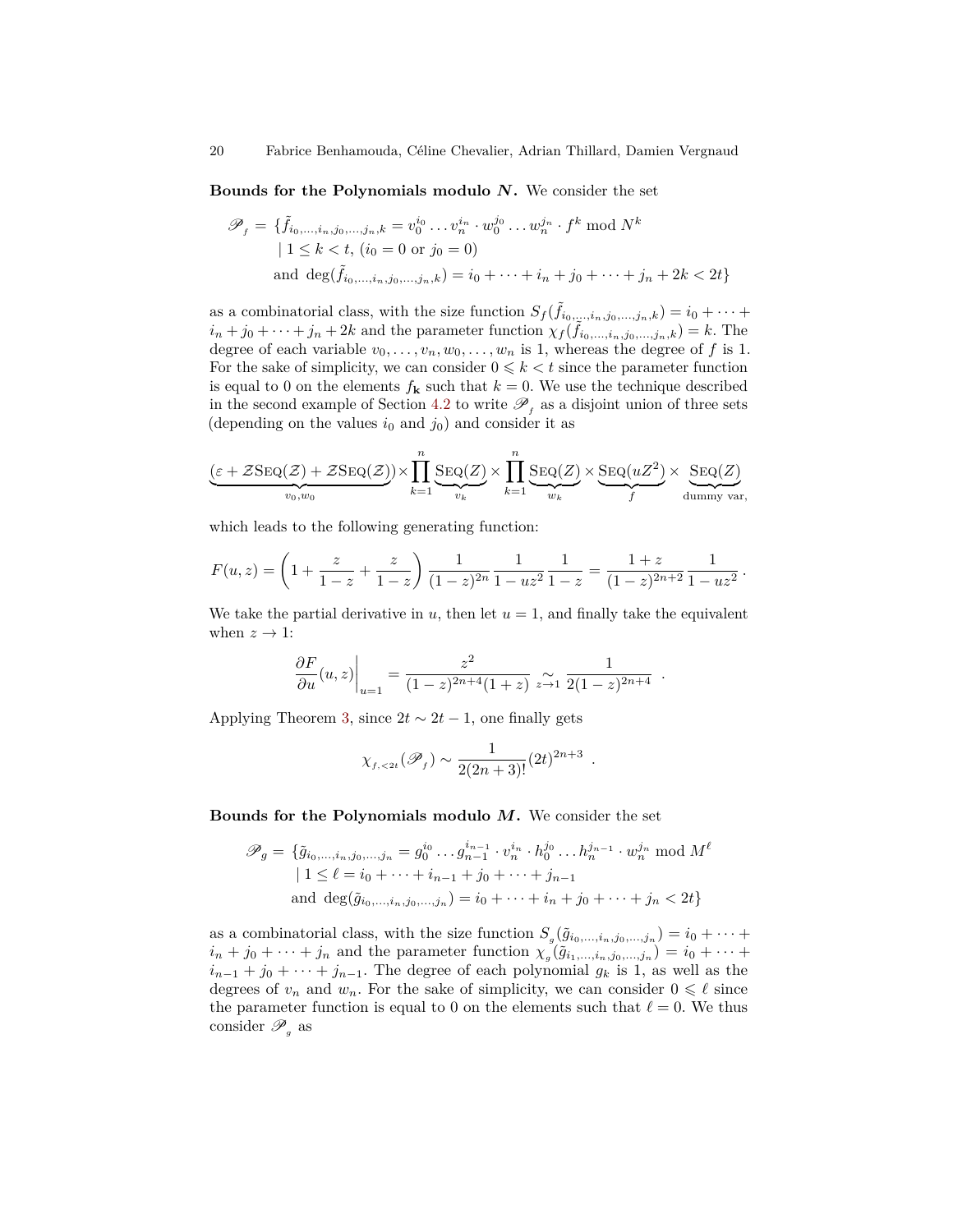$$
\prod_{k=0}^{n-1} \underbrace{\text{SEQ}(uZ)}_{g_k} \times \underbrace{\text{SEQ}(Z)}_{v_n} \times \prod_{k=0}^{n-1} \underbrace{\text{SEQ}(uZ)}_{h_k} \times \underbrace{\text{SEQ}(Z)}_{w_n} \times \underbrace{\text{SEQ}(Z)}_{\text{dummy var.}}
$$

which leads to the following generating function:

$$
G(u, z) = \frac{1}{(1 - uz)^{2n}} \frac{1}{(1 - z)^2} \frac{1}{1 - z}.
$$

We take the partial derivative in  $u$ , then let  $u = 1$ , and finally take the equivalent when  $z \rightarrow 1$ :

$$
\left. \frac{\partial G}{\partial u}(u, z) \right|_{u=1} = \frac{2nz}{(1-z)^{2n+4}} \underset{z \to 1}{\sim} \frac{2n}{(1-z)^{2n+4}}.
$$

Applying Theorem [3,](#page-11-1) since  $2t \sim 2t - 1$ , one finally gets

$$
\chi_{g,\langle 2t}(\mathscr{P}_g) \sim \frac{2n}{(2n+3)!} (2t)^{2n+3}
$$

*.*

*.*

### **Bounds for the Monomials modulo** *M***.** We consider the set

 $M = \{v_0^{i_0} \dots v_n^{i_n} \cdot w_0^{j_0} \dots w_n^{j_n} \text{ mod } M^{\ell} \mid 0 \leq \ell = i_0 + \dots + i_n + j_0 + \dots + j_n < 2t\}$ 

as a combinatorial class, with the size function  $S_x(v_0^{i_0} \dots v_n^{i_n} \cdot w_0^{j_0} \dots w_n^{j_n}) =$  $i_0+\cdots+i_n+j_0+\cdots+j_n$  and the parameter one  $\chi_x(v_0^{i_0}\ldots v_n^{i_n}\cdot w_0^{j_0}\ldots w_n^{j_n})=$  $i_0+\cdots+i_n+j_0+\cdots+j_n$ . The degree of each variable  $x_k$  is 1. We thus consider  $\mathscr M$  as

$$
\prod_{k=0}^{n} \underbrace{\text{Seq}(uZ)}_{v_k} \times \prod_{k=0}^{n} \underbrace{\text{Seq}(uZ)}_{w_k} \times \underbrace{\text{Seq}(Z)}_{\text{dummy var,}}
$$

which leads to the following generating function:

$$
H(u, z) = \frac{1}{(1 - uz)^{2n+2}} \frac{1}{1 - z}
$$

We take the partial derivative in  $u$ , then let  $u = 1$ , and finally take the equivalent when  $z \rightarrow 1$ :

$$
\left. \frac{\partial H}{\partial u}(u, z) \right|_{u=1} = \frac{(2n+2)z}{(1-z)^{2n+4}} \underset{z \to 1}{\sim} \frac{2n+2}{(1-z)^{2n+4}}.
$$

Applying Theorem [3,](#page-11-1) since  $2t \sim 2t - 1$ , one finally gets

$$
\chi_{x,<2t}(\mathscr{M}) \sim \frac{2n+2}{(2n+3)!} (2t)^{2n+3} .
$$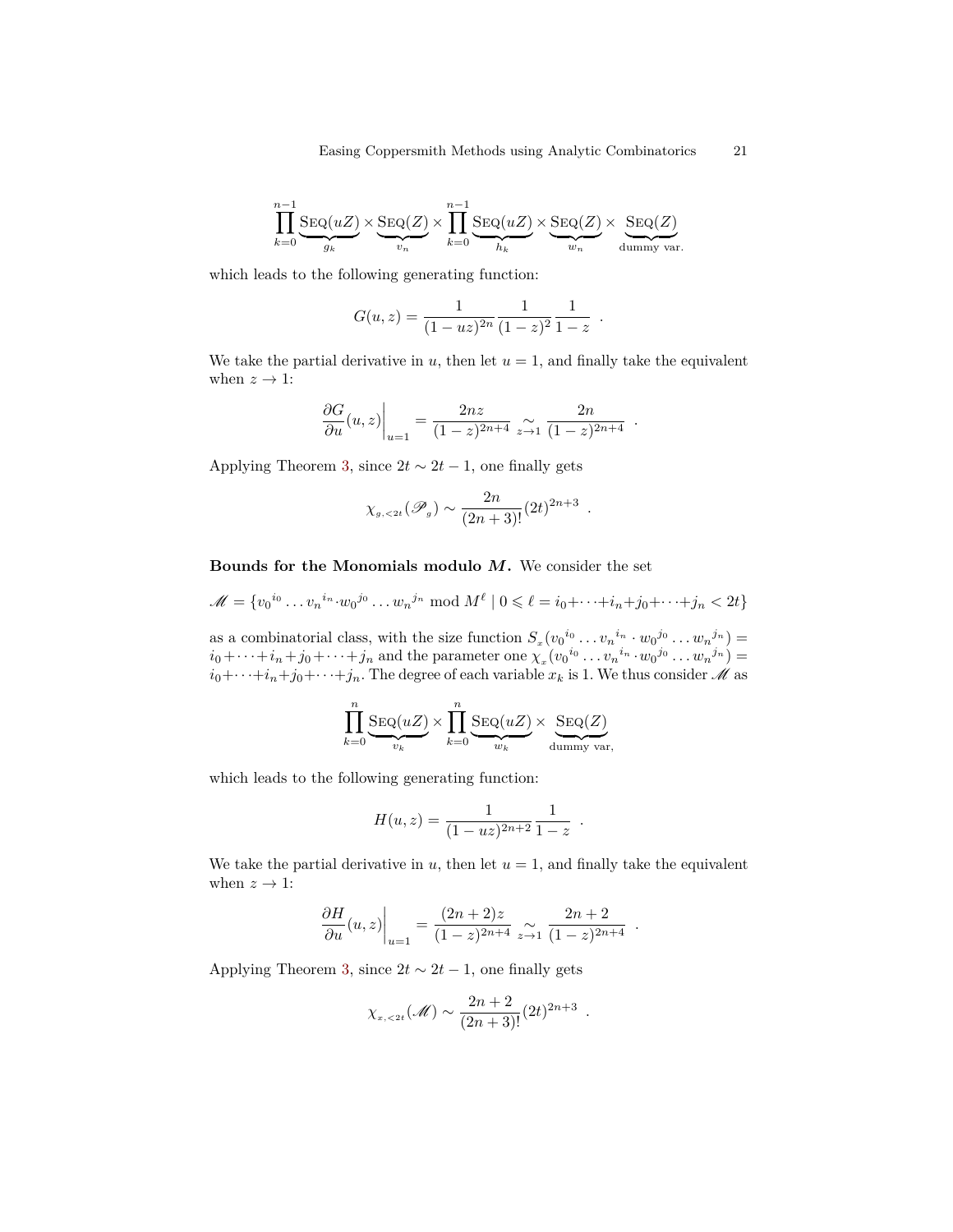**Condition.** If we denote by  $\nu = \chi_{f, \leq t_e}(\mathscr{P}_f), \mu = \chi_{g, \leq t_e}(\mathscr{P}_g)$  and  $\xi = \chi_{x, \leq t_e}(\mathscr{M}),$ the condition for Coppersmith's method is  $N^{\nu} \cdot M^{\mu} > M^{\xi}$ , where

$$
\frac{\nu}{\xi-\mu} = \frac{\chi_{f,
$$

which leads to the bound  $M < N^{1/4}$  (and since N is an even power of M we obtain  $M \leq N^{1/6}$  and thus  $n \geq 2$ ).

*Remark 6.* In the previous attack, we actually considered a very naive prime number generation algorithm. However, a prime number generation algorithm based on this (bad) design principle would probably use instead an incremental algorithm and output prime numbers  $p = (v_0 + Mv_1 + \cdots + M^n v_n) + \alpha$  and  $q = (w_0 + Mw_1 + \cdots + M^n w_n) + \beta$  for some  $\alpha$  and  $\beta$  in N. Thanks to the prime number theorem, these values are likely to be small and the previous algorithm can be run<sup>[9](#page-21-0)</sup> after an exhaustive search of  $\alpha$  and  $\beta$ .

*Concrete bounds.* The previous analysis leads to the bound  $M < N^{1/4}$  when t goes to  $\infty$ . Actually to reach the (simplified) success condition [\(1\)](#page-5-0) in Coppersmith method for  $n \geq 2$  $n \geq 2$ , we need only small values of t as shown in Table 2

<span id="page-21-1"></span>

| $\boldsymbol{n}$ |                                             |  |        | 3   | 4    | 5                    | 6     |                        |
|------------------|---------------------------------------------|--|--------|-----|------|----------------------|-------|------------------------|
|                  | Polynomial Bound 4                          |  | 38     | 186 | 654  | 1866                 | 4602  | $ 10182 $ <b>20706</b> |
|                  | Monomial Bound 6                            |  | 48     | 216 | 720  | 1980                 | 4752  | $ 10296 $ <b>20592</b> |
|                  | Polynomial Bound 6                          |  | $+68+$ | 402 | 1688 | 5682                 | 16340 |                        |
|                  | Monomial Bound   8                          |  | 80     | 440 | 1760 | 5720                 | 16016 |                        |
| 4                | Polynomial Bound $\boxed{10 152 1206}$ 6704 |  |        |     |      | $\left 29416\right $ |       |                        |
|                  | Monomial Bound  12 168 1260  6720           |  |        |     |      | 28560                |       |                        |
| 5                | Polynomial Bound $12 206 1842 11486 $       |  |        |     |      |                      |       |                        |
|                  | Monomial Bound  14 224 1904 11424           |  |        |     |      |                      |       |                        |

Table 2: Bounds in Coppersmith (simplified) success condition [\(1\)](#page-5-0)

Unfortunately, even if *t* is small, the constructed matrix is of huge dimension (since the number of monomials is quite large) and the computation which is theoretically polynomial-time becomes in practice prohibitive (for instance, for  $n = 3$  and  $t = 6$ , the matrix is of dimension 6473). These attacks are nethertheless good evidence of a weakness in this key generation scheme. For  $n = 1$  (i.e.,  $M = N^{1/4}$ ), the polynomial time attack does not apply, but one may combine it with an exhaustive search to retrieve a small part of  $v_0, v_1, w_0$  and  $w_1$ to retrieve the other (bigger) part of the seeds.

<span id="page-21-0"></span><sup>&</sup>lt;sup>9</sup> Alternatively, one can also adapt the algorithm by adding unknowns for  $\alpha$  and  $\beta$  to the multivariate modular polynomial system.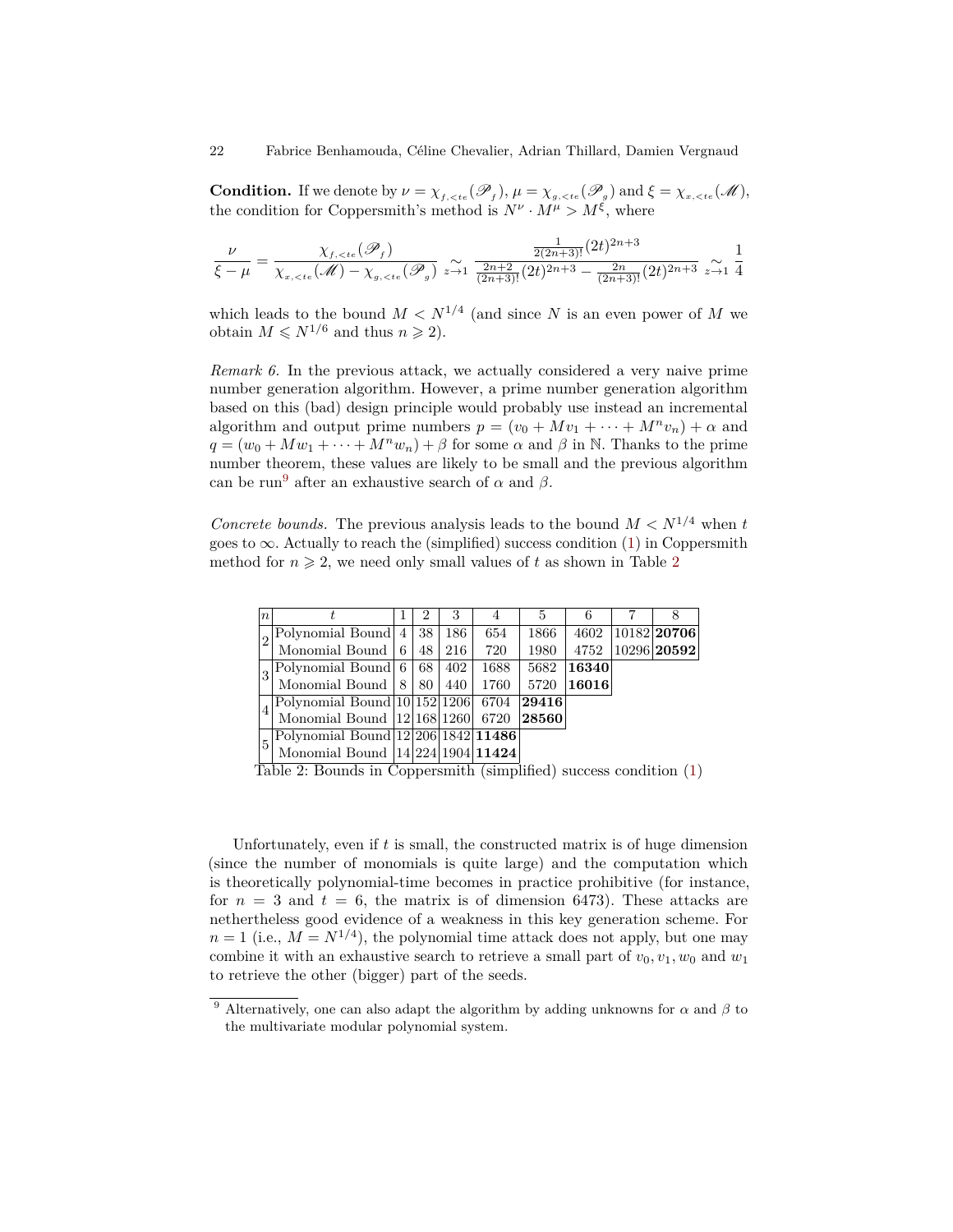# **6.2 PKCS#1 v1.5 Padding Encryption with Weak Pseudorandomness**

pkcs#1 v1.5 describes a particular encoding padding for rsa encryption. Let *N* be RSA an modulus of byte-length *k* (i.e.,  $2^{8(k-1)} < N < 2^{8k}$ , *e* be a public exponent coprime to the Euler totient  $\varphi(N)$  and  $m$  be a message of  $\ell$ -byte with  $\ell < k - 11$ . The PKCS#1 v1.5 padding of *m* is defined as follows:

- 1. A randomizer *r* consisting in  $k-3-\ell \geq 8$  nonzero bytes is generated uniformly at random;
- 2.  $\mu(m,r)$  is the integer converted from the octet-string:

<span id="page-22-0"></span>
$$
\mu(m,r) = 0002_{16} ||r|| 00_{16} ||m . \qquad (2)
$$

The encryption of *m* is then defined as  $c = \mu(m, r)^e \mod N$ . To decrypt  $c \in \mathbb{Z}_N^*$ , compute  $c^d$  mod  $N$  (where  $ed \equiv 1 \mod \varphi(N)$ ), convert the result to a *k*-byte octet-string and parse it according to equation [\(2\)](#page-22-0). If the string cannot be parsed unambiguously or if  $r$  is shorter than eight octets, the decryption algorithm  $\mathcal D$ outputs ⊥; otherwise, D outputs the plaintext *m*.

The pkcs#1 v1.5 padding has been known to be insecure for encryption since Bleichenbacher's famous chosen ciphertext attack [\[7\]](#page-28-10). Several additionnal attacks were published since 1998 (e.g., [\[1,](#page-28-11) [14,](#page-28-12) [21\]](#page-29-12)).

Fouque *et al.* [\[16\]](#page-29-7) suggested to consider the setting of the randomness generation used in padding functions for encryption. In  $PKCS#1$  v1.5 padding, the randomizer shall be pseudorandomly generated (according to the RFC which defines it [\[24\]](#page-29-13)) and since it is still widely used in practice (e.g., TLS, XML Encryption standard, Hardware token...) is seems interesting to investigate its security when the randomizer is constructed by concatenating the outputs of a linear congruential generator. We consider several scenarios (linear congruential generator, truncated linear congruential generators, multiple ciphertexts . . . ) and we apply our toolbox to all of them.

**Scenario 1: Linear Congruential Generator.** The first attack scenario can be seen as a *chosen distribution attack*. These attacks were introduced by Bellare, Brakerski, Naor, Ristenpart, Segev, Shacham and Yilek [\[3\]](#page-28-13) to model attacks where an adversary can control the distribution of both messages and random coins used in an encryption scheme. We assume that the adversary can control the message (as in the classical notion of semantic security for public-key encryption schemes  $(17)$  and that the randomizer used in the PKCS $\#1$  v1.5 padding is constructed by concatenating the outputs of a linear congruential generator (with a seed picked uniformly at random). The adversary will choose two messages  $m_0$ and  $m_1$  of the same byte-length  $\ell < k - 11$  (where k is the byte length of the RSA modulus  $N$ ) and the challenger will pick at random a seed  $x<sub>1</sub>$  of byte-length *ρ*. It will compute

### $x_{i+1} = ax_i + b \mod M$

for  $i \in \{2, \ldots, n-1\}$  where  $n = (k-3-\ell)/\rho$  and  $M = 2^{8\rho}$ . The challenge ciphertext will be  $c = \mu(m_b, r)^e \mod N$  where *b* is a bit picked uniformly at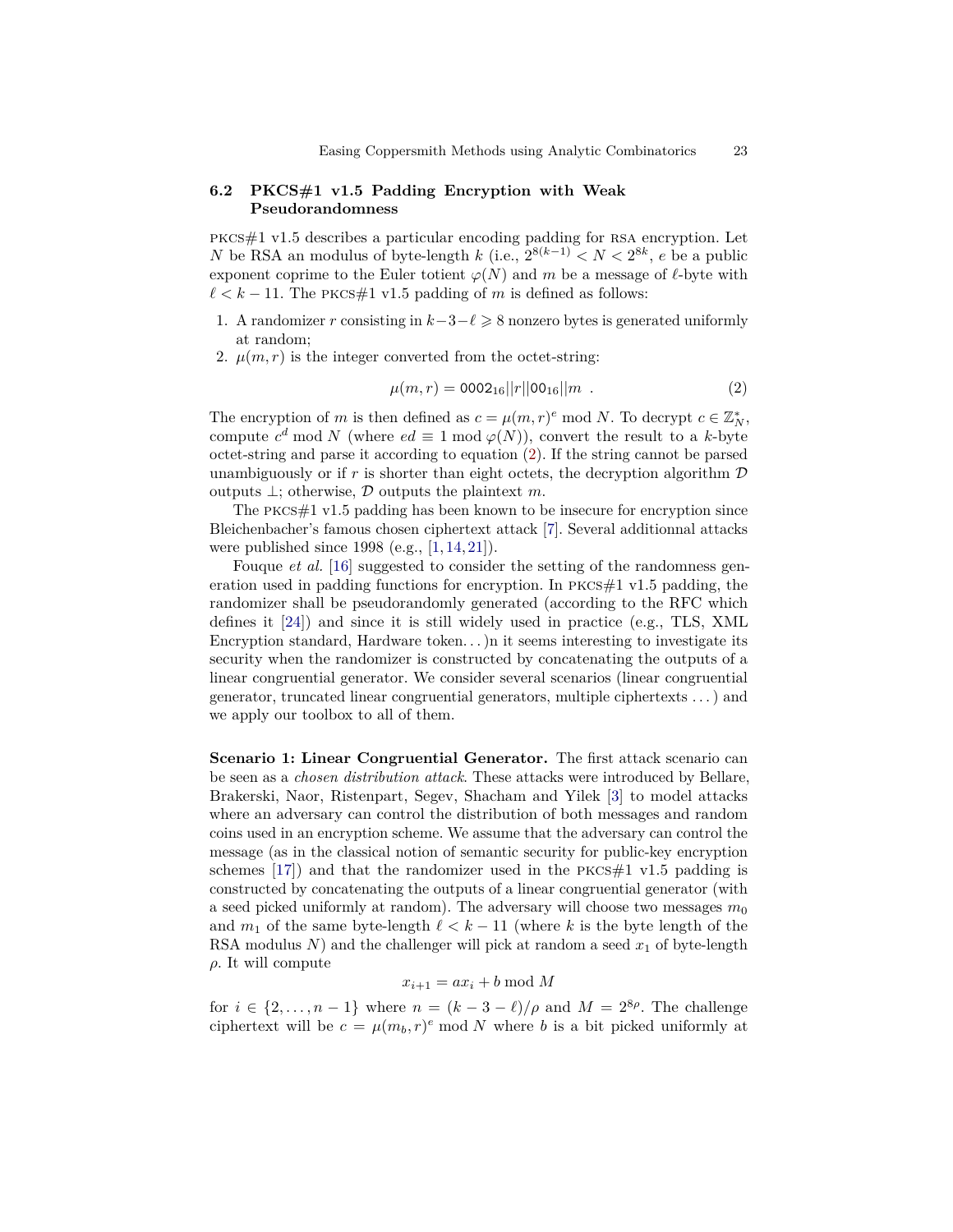random by the challenger and the randomizer *r* is the concatenation of  $x_1, \ldots, x_n$ . We have

$$
\mu(m_b, r) = 0002_{16} ||r|| 00_{16} ||m_b
$$
  
= 0002<sub>16</sub> ||x<sub>1</sub> ||x<sub>2</sub> ||... ||x<sub>n</sub> ||00<sub>16</sub> ||m<sub>b</sub>  
= (\tilde{\alpha}\_1 x\_1 + \tilde{\alpha}\_2 x\_2 + \dots + \tilde{\alpha}\_n x\_n + \tilde{\beta})

where this last expression is the integer converted from the octet-string with the  $\tilde{\alpha_i}$ 's are known public constant and  $\tilde{\beta}$  is the integer converted from the string  $m_b$ . If we divide *c* by  $\tilde{\alpha_1}^e$ , we obtain

$$
c = (x_1 + \alpha_2 x_2 + \dots + \alpha_n x_n + \beta)^e \bmod N
$$

where  $\alpha_i = \tilde{\alpha}_i / \tilde{\alpha}_1$  for  $i \in \{2, \ldots, n\}$  and  $\beta = \tilde{\beta}/\tilde{\alpha}_1$ .

*Description of the attack.* The adversary is therefore looking for the solutions of the following modular multivariate polynomial system: of *monic* polynomial equations:

$$
\begin{cases}\n f = (x_1 + \alpha_2 x_2 + \dots + \alpha_n x_n + \beta)^e \bmod N \\
 g_1 = x_1 - ax_2 + b \bmod M \\
 \vdots \\
 g_{n-1} = x_{n-1} - ax_n + b \bmod M\n\end{cases}
$$

where  $\beta$  can be derived easily from the value  $m_b$ . The attack consists in applying Coppersmith Method for multivariate polynomials with two moduli (see Section [2\)](#page-3-0) to the two systems derived from the two possible values for *mb*.

As above, the most complicated part is the choice of the collection of polynomials constructed from the polynomials that occur in this system. Our analysis brought out the following polynomial family (parameterized by some integer  $t \in \mathbb{N}$ :

$$
\tilde{f}_{i_1,...,i_n,j} = x_1^{i_1} \dots x_n^{i_n} \cdot f^j \mod N^j
$$
  
with  $1 \le j < t, 0 \le i_1 < e$  and  $\deg(\tilde{f}_{...}) = i_1 + \dots + i_n + je < te$   

$$
\tilde{g}_{i_1,...,i_n} = g_1^{i_1} \dots g_{n-1}^{i_{n-1}} \cdot x_n^{i_n} \mod M^k
$$
  
with  $1 \le k = i_1 + \dots + i_{n-1}$  and  $\deg(\tilde{g}_{...}) = i_1 + \dots + i_n < te$ .

As in the previous section, the moduli *N* and *M* are *coprime* (since *N* is an RSA modulus and *M* is a power of 2). Moreover, it is easy to see that the polynomials  $\tilde{f}_{i_1,\dots,i_n,j}$  on one hand and the polynomials  $\tilde{g}_{i_0,\dots,i_n}$  on the other hand are linearly independent. Indeed, these polynomials have distinct leading monomials and are monic.

<span id="page-23-0"></span>We have a system of modular polynomial equations in *n* unknowns and the Coppersmith method does not necessarily imply that we can solve the system of equations. Thus, we also have to assume that if the method succeeds, we will be able to recover the seed  $x_1$  from the set of polynomials we will obtain: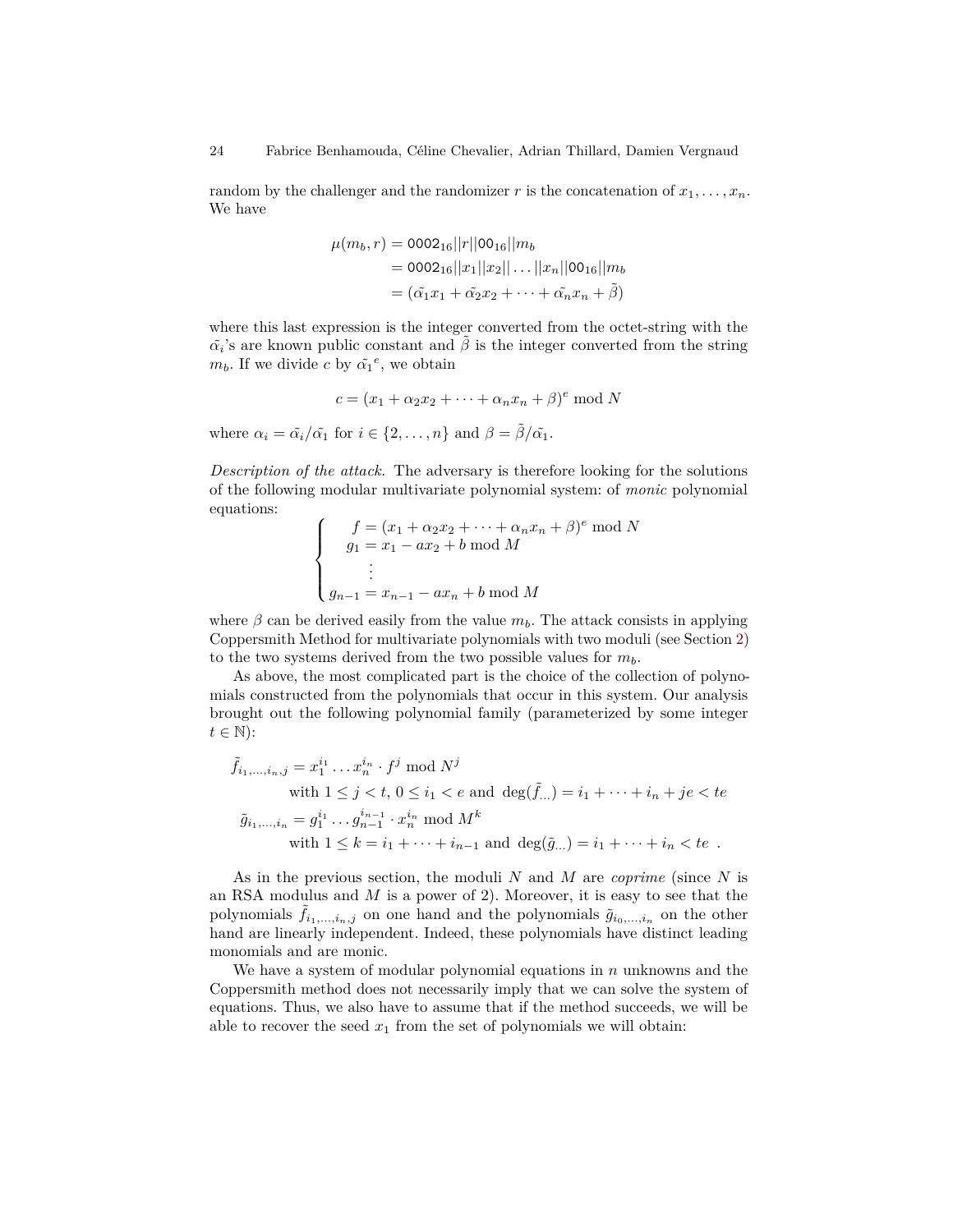**Heuristic 2** Let  $\mathcal P$  denote the polynomial set

$$
\mathscr{P} = \left\{ \tilde{f}_{i_1,...,i_n,j} \mid \begin{array}{l} 1 \leq j < t, \ 0 \leq i_1 < e \\ i_1 + \dots + i_n + je < te \end{array} \right\}
$$
\n
$$
\bigcup \left\{ \tilde{g}_{i_1,...,i_n} \mid \begin{array}{l} 1 \leq k = i_1 + \dots + i_{n-1} \\ i_1 + \dots + i_n < te \end{array} \right\} .
$$

*We assume that the set of polynomials we get by applying Coppersmith's method with the polynomial set*  $\mathscr P$  *define an algebraic variety of dimension* 0*.* 

**Theorem 7.** *Under Heuristic [2,](#page-23-0) given as inputs an RSA modulus N, the linear congruential generator parameters a and b, two messages m*<sup>0</sup> *and m*<sup>1</sup> *and a* PKCS#1 v1.5 ciphertext  $c = \mu(m_b, r)$  for some bit  $b \in \{0, 1\}$  such that the *randomizer r is the concatenation of*  $x_1, \ldots, x_n$  *(where*  $x_1$  *is a random seed of size M* and  $x_{i+1} = ax_i + b \text{ mod } M$  *for*  $i \in \mathbb{N}$ *), we can recover the seed*  $x_1$  *(and thus the bit b) in polynomial time in*  $log(N)$  *as soon as*  $M < N^{1/e}$ .

**Bounds for the Polynomials modulo** *N***.** We consider the set

$$
\mathcal{P}_f = \{ \tilde{f}_{i_1, ..., i_n, j} = x_1^{i_1} \cdots x_n^{i_n} \cdot f^j \mod N^j \mid 1 \le j < t, 0 \le i_1 < e
$$
\n
$$
\text{and } \deg(\tilde{f}_{i_1, ..., i_n, j}) = i_1 + \cdots + i_n + je < te \}
$$

as a combinatorial class, with the size function  $S_f(\tilde{f}_{i_1,\ldots,i_n,j}) = i_1 + \cdots + i_n + je$ and the parameter function  $\chi_f(\tilde{f}_{i_1,\dots,i_n,j}) = j$ . The degree of each variable  $x_k$ is 1, whereas the degree of *f* is *e*. For the sake of simplicity, we can consider  $0 \leq j \leq t$  since the parameter function is equal to 0 on the elements such that  $j = 0$ . We thus consider  $\mathscr{P}_f$  as

$$
\underbrace{(\varepsilon + \mathcal{Z} + \cdots + \mathcal{Z}^{e-1})}_{x_1} \times \prod_{k=2}^n \underbrace{\text{Seq}(Z)}_{x_k} \times \underbrace{\text{Seq}(uZ^e)}_{f} \times \underbrace{\text{Seq}(Z)}_{\text{dummy var.}}
$$

which leads to the following generating function:

$$
F(u,z) = (1 + z + \dots + z^{e-1}) \frac{1}{(1-z)^{n-1}} \frac{1}{1-uz^e} \frac{1}{1-z}.
$$

We take the partial derivative in  $u$  and then let  $u = 1$ :

$$
\left. \frac{\partial F}{\partial u}(u, z) \right|_{u=1} = (1 + z + \dots + z^{e-1}) \frac{1}{(1-z)^n} \frac{z^e}{(1-z^e)^2} .
$$

We take the equivalent when  $z \to 1$ , using the formula  $1 - z^e \sim e(1 - z)$ :

$$
\left. \frac{\partial F}{\partial u}(u, z) \right|_{u=1} \underset{z \to 1}{\sim} \frac{1}{e(1-z)^{n+2}}.
$$

Applying Theorem [3,](#page-11-1) since  $te \sim te - 1$ , one finally gets

$$
\chi_{f,
$$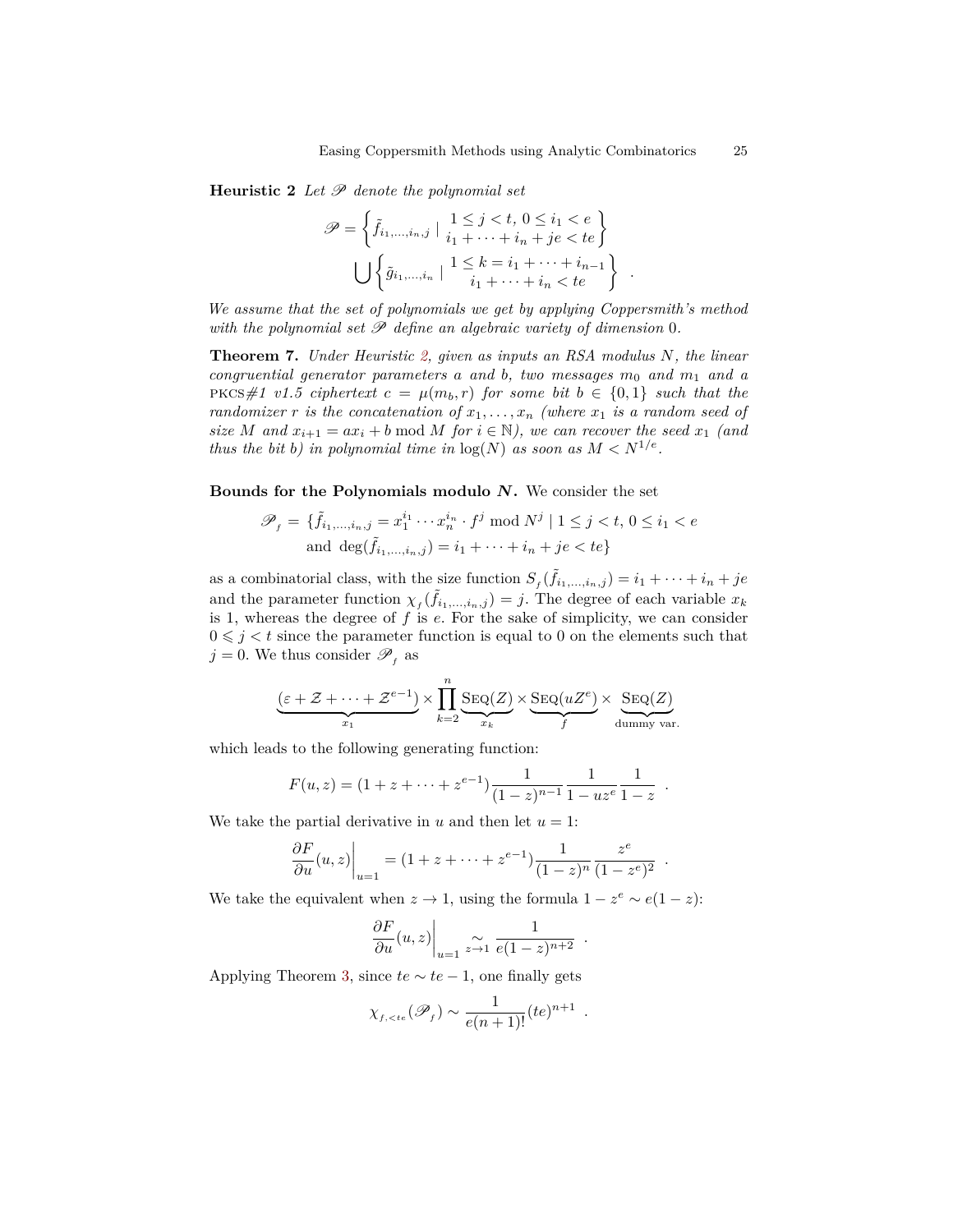### **Bounds for the Polynomials modulo** *M***.** We consider the set

$$
\mathscr{P}_g = \{ \tilde{g}_{i_1, \dots, i_n} = g_1^{i_1} \cdots g_{n-1}^{i_{n-1}} \cdot x_n^{i_n} \mod M^{i_1 + \dots + i_{n-1}} \mid 1 \le k = i_1 + \dots + i_{n-1}
$$
  
and 
$$
\deg(\tilde{g}_{i_1, \dots, i_n}) = i_1 + \dots + i_n < te \}
$$

as a combinatorial class, with the size function  $S_g(\tilde{g}_{i_1,\dots,i_n}) = i_1 + \dots + i_n$ and the parameter function  $\chi_g(\tilde{g}_{i_1,\dots,i_n}) = i_1 + \cdots + i_{n-1}$ . The degree of each polynomial  $g_k$  is 1, as well as the degree of  $x_n$ . For the sake of simplicity, we can consider  $0 \leq k$  since the parameter function is equal to 0 on the elements such that  $k = 0$ . We thus consider  $\mathscr{P}_g$  as

$$
\prod_{k=1}^{n-1} \underbrace{\text{Seq}(uZ)}_{g_k} \times \underbrace{\text{Seq}(Z)}_{x_n} \times \underbrace{\text{Seq}(Z)}_{\text{dummy var},}
$$

which leads to the following generating function:

$$
G(u, z) = \frac{1}{(1 - uz)^{n-1}} \frac{1}{1 - z} \frac{1}{1 - z}.
$$

We take the partial derivative in  $u$ , then let  $u = 1$ , and finally take the equivalent when  $z \rightarrow 1$ :

$$
\left. \frac{\partial G}{\partial u}(u, z) \right|_{u=1} = \frac{(n-1)z}{(1-z)^{n+2}} \underset{z \to 1}{\sim} \frac{n-1}{(1-z)^{n+2}}.
$$

Applying Theorem [3,](#page-11-1) since  $te \sim te - 1$ , one finally gets

$$
\chi_{g,
$$

### **Bounds for the Monomials modulo** *M***.** We consider the set

$$
\mathscr{M} = \{x_1^{i_1} \dots x_n^{i_n} \bmod M^{i_1 + \dots + i_n} \mid 0 \leq i_1 + \dots + i_n < te\} .
$$

as a combinatorial class, with the size function  $S_x(x_1^{i_1} \dots x_n^{i_n}) = i_1 + \dots + i_n$ and the parameter function  $\chi_x(x_1^{i_1} \dots x_n^{i_n}) = i_1 + \dots + i_n$ . The degree of each variable  $x_k$  is 1. We thus consider  $\mathcal M$  as

$$
\prod_{k=1}^{n} \underbrace{\text{Seq}(uZ)}_{x_k} \times \underbrace{\text{Seq}(Z)}_{\text{dummy var,}}
$$

which leads to the following generating function:

$$
H(u, z) = \frac{1}{(1 - uz)^n} \frac{1}{1 - z} .
$$

We first take the partial derivative in  $u$ , then let  $u = 1$ , and finally take the equivalent when  $z \to 1$ :

$$
\left. \frac{\partial H}{\partial u}(u, z) \right|_{u=1} = \frac{nz}{(1-z)^{n+2}} \underset{z \to 1}{\sim} \frac{n}{(1-z)^{n+2}}.
$$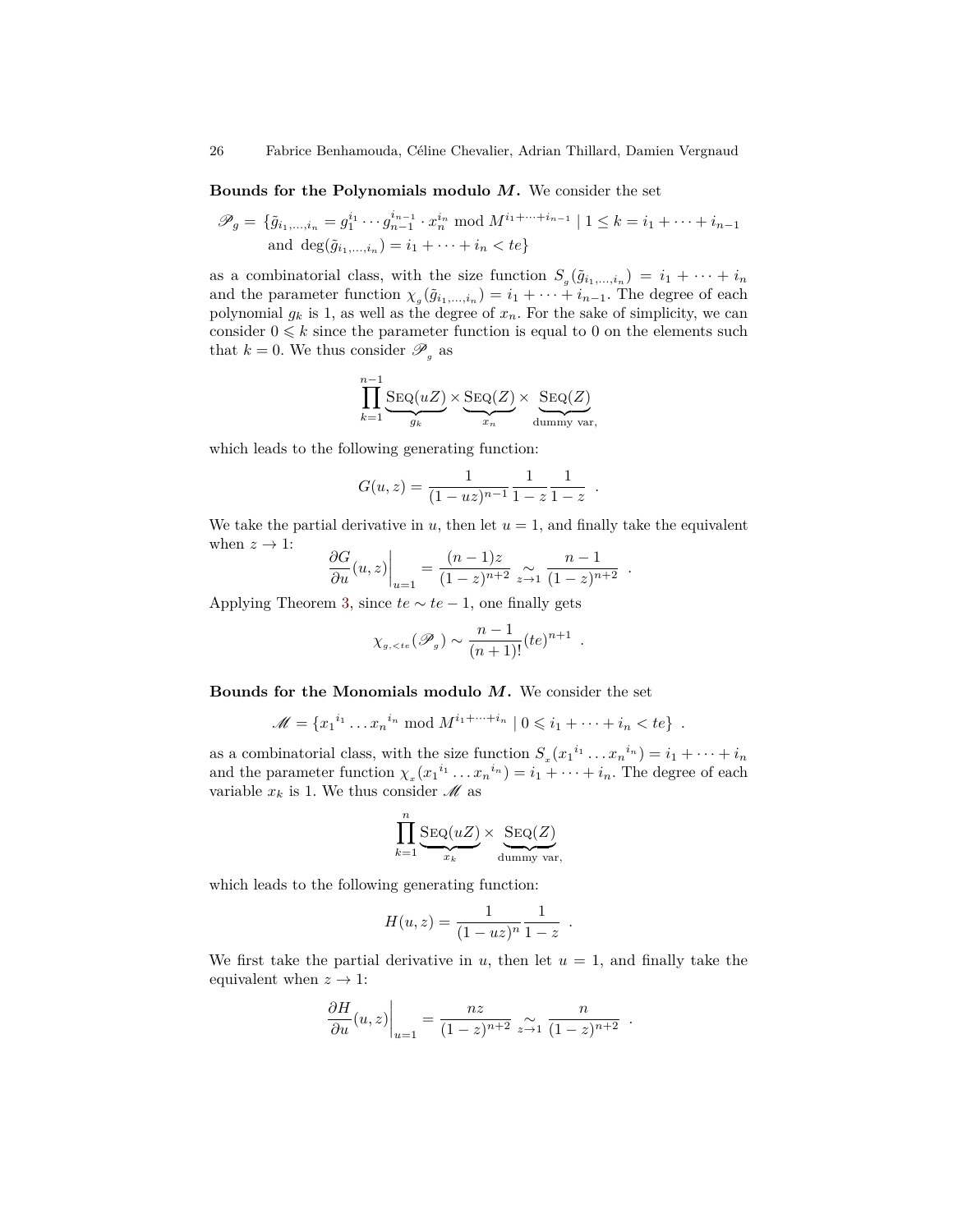Applying Theorem [3,](#page-11-1) since *te* ∼ *te* − 1, one finally gets

$$
\chi_{x,
$$

**Condition.** If we denote by  $\nu = \chi_{f, \leq t_e}(\mathscr{P}_f), \mu = \chi_{g, \leq t_e}(\mathscr{P}_g)$  and  $\xi = \chi_{x, \leq t_e}(\mathscr{M}),$ the condition for Coppersmith's method is  $N^{\nu} \cdot M^{\mu} > M^{\xi}$ , where

$$
\frac{\nu}{\xi-\mu} = \frac{\chi_{f,
$$

which leads to the expected bound  $M < N^{1/e}$ .

**Scenario 2: Truncated Linear Congruential Generator.** In 1997, Bellare, Goldwasser and Micciancio [\[4\]](#page-28-8) broke the Digital Signature Algorithm (DSA) when the random nonces used in signature generation are computed using a linear congruential generator. They also broke the DSA signature scheme if the nonces are computed by a *truncated* linear congruential generator. In order to pursue the parallel with their work, in the second attack scenario, we the previous analysis to the case where the randomize in  $PKCS#1$  v1.5 padding is constructed by concatenating any consecutive bits of the outputs of a linear congruential generator (with a seed picked uniformly at random).

More precisely, the seed of the linear congruential generator is now denoted  $v_1 = y_1 + x_1 \cdot 2^{\gamma_y \log M} + z_1 \cdot 2^{\gamma_x \log M + \gamma_y \log M}$ , where  $y_1$  has  $\gamma_y \log M$  bits,  $x_1$ has  $\gamma_x \log M$  bits,  $z_1$  has  $\gamma_z \log M$  bits and  $\gamma_x + \gamma_y + \gamma_z = 1$ . We define the (weak)pseudorandom sequence by  $v_{i+1} = av_i + b \mod M$  for  $i \in \mathbb{N}$  (with public a, b and M). We denote  $v_i = y_i + x_i \cdot 2^{\gamma_y \log M} + z_i \cdot 2^{\gamma_x \log M + \gamma_y \log M}$ , where  $y_i$ has  $\gamma_y \log M$  bits,  $x_i \text{ has } \gamma_x \log M$  bits and  $z_i \text{ has } \gamma_z \log M$  bits.

As above, the challenge ciphertext will be  $c = \mu(m_b, r)^e \mod N$  where *b* is a bit picked uniformly at random by the challenger and the randomizer *r* is the concatenation of  $x_1, \ldots, x_n$  for  $n = (k - 3 - \ell)/(8\gamma_x \log M)$ . We have

$$
\mu(m_b, r) = 0002_{16} ||r|| 00_{16} ||m_b
$$
  
=  $(\tilde{\alpha_1} x_1 + \tilde{\alpha_2} x_2 + \cdots + \tilde{\alpha_n} x_n + \tilde{\beta})$ .

*Description of the attack.* The adversary is looking for the solutions of the following multivariate modular polynomial system: of *monic* polynomial equations:

$$
\begin{cases}\n f = (x_1 + \alpha_2 x_2 + \dots + \alpha_n x_n + \beta)^e \bmod N \\
 g_1 = x_1 + a'y_1 + a''z_1 + bx_2 + b'y_2 + b''z_2 + c \bmod M \\
 \vdots \\
 g_{n-1} = x_{n-1} + a'y_{n-1} + a''y_{n-1} + bx_n + b'y_n + b''z_n + c \bmod M\n\end{cases}
$$

where  $\beta$  can be derived easily from the value  $m_b$  and the constants  $\alpha_2, \ldots, \alpha_N$ ,  $a'$ ,  $a''$ ,  $b$ ,  $b'$  and  $b''$  are public. As in the previous scenario, the attack consists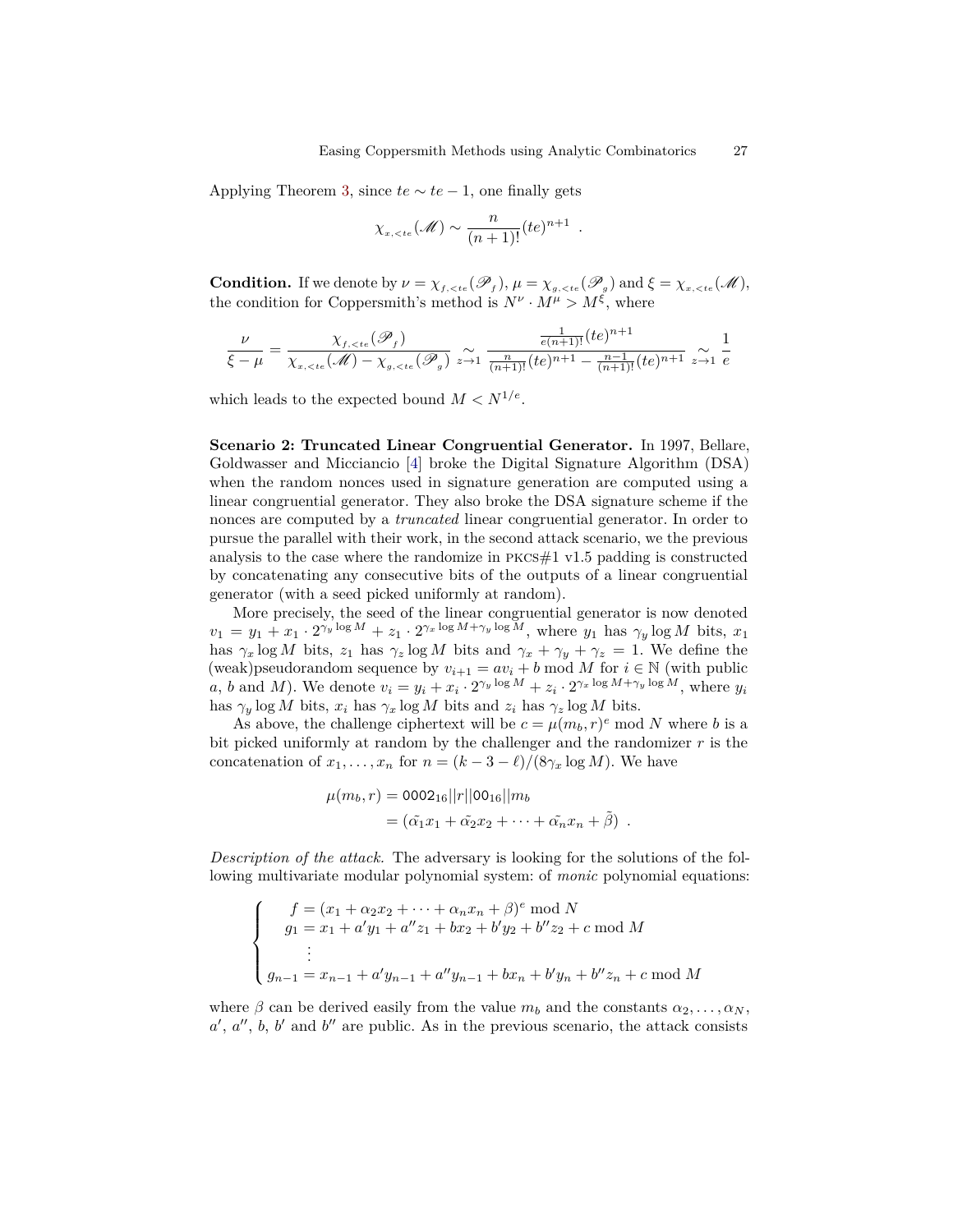in applying Coppersmith Method for multivariate polynomials with two moduli (see Section [2\)](#page-3-0) to the two systems derived from the two possible values for *mb*.

For the choice of the polynomials collection, we choose in this scenario the following polynomial family (parameterized by some integer  $t \in \mathbb{N}$ ):

$$
\tilde{f}_{\pmb{i},\pmb{i}',\pmb{i}''',j} = x_1^{i_1} \dots x_n^{i_n} \cdot y_1^{i'_1} \dots y_n^{i'_n} \cdot z_1^{i''_1} \dots z_n^{i''_n} \cdot f^j \mod N^j
$$
\nwith  $1 \le j < t, 0 \le i_1 < e$  and  $\deg(\tilde{f}_{\dots}) < te$ \n
$$
\tilde{g}_{\pmb{i},\pmb{i}',\pmb{i}''} = g_1^{i_1} \dots g_{n-1}^{i_{n-1}} \cdot x_n^{i_n} \cdot y_1^{i'_1} \dots y_n^{i'_n} \cdot z_1^{i''_1} \dots z_n^{i''_n} \mod M^k
$$
\nwith  $1 \le k = i_1 + \dots + i_{n-1}$  and  $\deg(\tilde{g}_{\dots}) < te$ .

As above, the moduli *N* and *M* are *coprime* and the polynomials  $\tilde{f}_{i_1,\dots,i_n,j}$  on one hand and the polynomials  $\tilde{g}_{i_0,\ldots,i_n}$  on the other hand are linearly independent.

Again the Coppersmith method does not necessarily imply that we can solve the system of equations and we have to make the following heuristic:

<span id="page-27-0"></span>**Heuristic 3** Let  $\mathcal{P}$  denote the polynomial set

$$
\mathscr{P} = \left\{ \tilde{f}_{\pmb{i},\pmb{i}',\pmb{i}''',j} \mid \begin{array}{c} 1 \leq j < t, \ 0 \leq i_1 < e \\ i_1 + \cdots + i_n + i'_1 + \cdots + i'_{n-1} + i''_1 + \cdots + i''_{n-1} + j e < t e \end{array} \right\}
$$
\n
$$
\bigcup \left\{ \tilde{g}_{\pmb{i},\pmb{i}',\pmb{i}''} \mid \begin{array}{c} 1 \leq k = i_1 + \cdots + i_{n-1} \\ i_1 + \cdots + i'_{n-1} + i''_1 + \cdots + i'_{n-1} < t e \end{array} \right\} .
$$

*We assume that the set of polynomials we get by applying Coppersmith's method with the polynomial set* P *define an algebraic variety of dimension* 0*.*

**Theorem 8.** *Under Heuristic [3,](#page-27-0) given as inputs an RSA modulus N, the truncated linear congruential generator parameters a and b, two messages m*<sup>0</sup> *and m*<sub>1</sub> *and a* PKCS #1 *v1.5 ciphertext*  $c = \mu(m_b, r)$  *for some bit*  $b \in \{0, 1\}$  *such that the randomizer r is the concatenation of truncations of*  $v_1, \ldots, v_n$  *(where*  $v_1$  *is a random seed of size M and*  $v_{i+1} = av_i + b \text{ mod } M$  *for*  $i \in \mathbb{N}$ *), we can recover the seed*  $v_1$  (and thus the bit b) in polynomial time in  $log(N)$  *as soon as*  $M < N^{1/e}$ .

Due to lack of space, the details of the computation are provided in the full version.

**Scenario 3: Truncated Linear Congruential Generator and Multiple Ciphertexts.** We can also extend the first *chosen distribution attack* by letting the adversary control *m* pair of messages (as in the semantic security for multiple ciphertexts, see e.g. [\[19\]](#page-29-15)) and that the randomizer used in all the  $PKCS#1$  v1.5 paddings are constructed by concatenating the successive outputs of a linear congruential generator (with a unique seed picked uniformly at random). We also apply our toolbox to this scenario and for an RSA modulus *N* with a public exponent *e* and a linear congruential generator with modulus *M*, our heuristic attacks are polynomial-time in  $log(N)$  for the  $M < N^{m/e}$  (see details in the full version).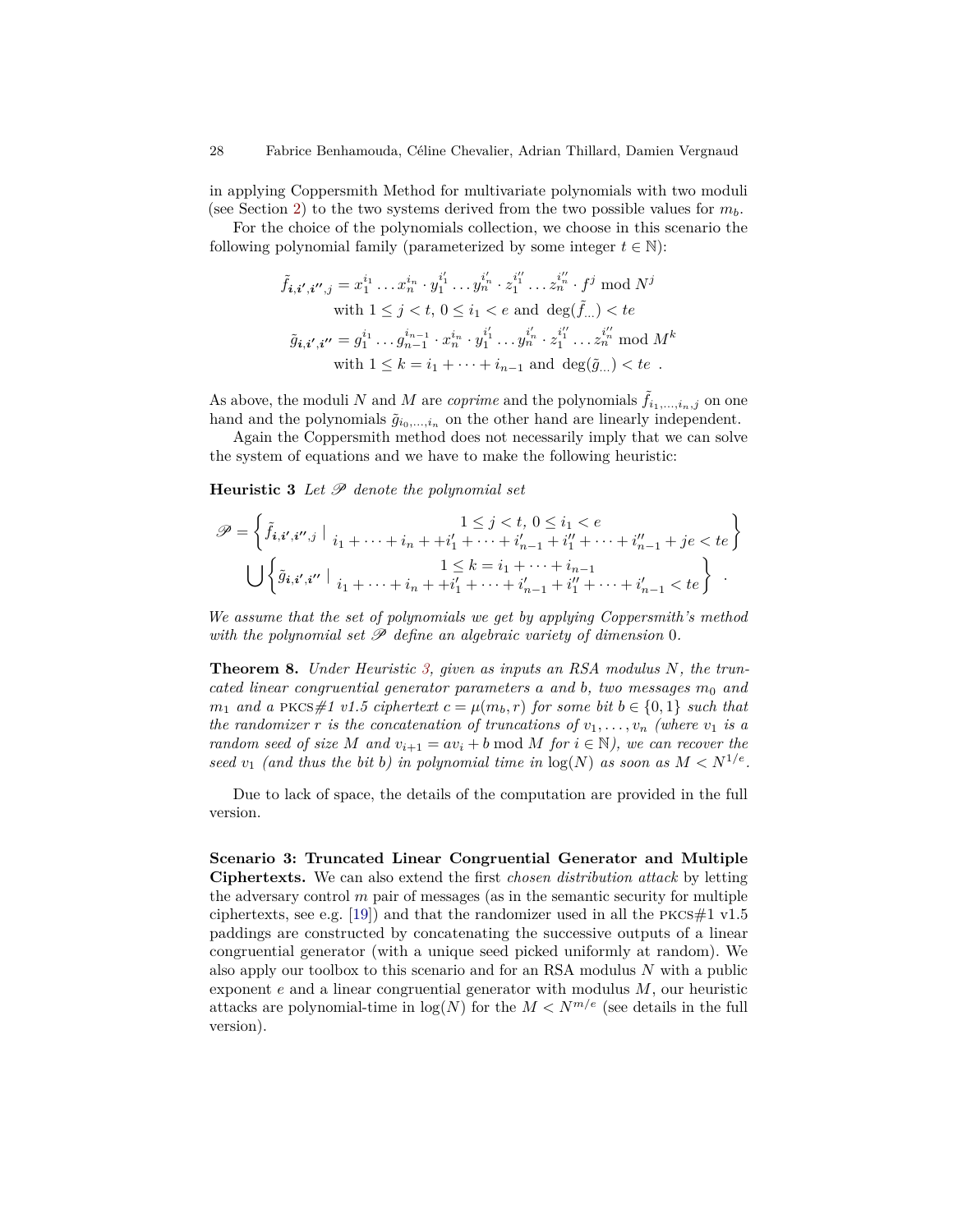# **Acknowledgments**

The authors are supported in part by the French ANR JCJC ROMAnTIC project (ANR-12-JS02-0004). The authors thank Aurélie Bauer for her participation and contributions in the early stage of this work.

# **References**

- <span id="page-28-11"></span>1. Bauer, A., Coron, J.S., Naccache, D., Tibouchi, M., Vergnaud, D.: On the broadcast and validity-checking security of PKCS#1 v1.5 encryption. In: Zhou, J., Yung, M. (eds.) ACNS 10. LNCS, vol. 6123, pp. 1–18. Springer (Jun 2010)
- <span id="page-28-3"></span>2. Bauer, A., Vergnaud, D., Zapalowicz, J.C.: Inferring sequences produced by nonlinear pseudorandom number generators using Coppersmith's methods. In: Fischlin, M., Buchmann, J., Manulis, M. (eds.) PKC 2012. LNCS, vol. 7293, pp. 609–626. Springer (May 2012)
- <span id="page-28-13"></span>3. Bellare, M., Brakerski, Z., Naor, M., Ristenpart, T., Segev, G., Shacham, H., Yilek, S.: Hedged public-key encryption: How to protect against bad randomness. In: Matsui, M. (ed.) ASIACRYPT 2009. LNCS, vol. 5912, pp. 232–249. Springer (Dec 2009)
- <span id="page-28-8"></span>4. Bellare, M., Goldwasser, S., Micciancio, D.: "pseudo-random" number generation within cryptographic algorithms: The DDS case. In: Kaliski Jr., B.S. (ed.) CRYPTO'97. LNCS, vol. 1294, pp. 277–291. Springer (Aug 1997)
- <span id="page-28-6"></span>5. Blackburn, S.R., Gómez-Pérez, D., Gutierrez, J., Shparlinski, I.: Predicting nonlinear pseudorandom number generators. Math. Comput. 74(251), 1471–1494 (2005)
- <span id="page-28-7"></span>6. Blackburn, S.R., Gómez-Pérez, D., Gutierrez, J., Shparlinski, I.: Reconstructing noisy polynomial evaluation in residue rings. J. Algorithms 61(2), 47–59 (2006)
- <span id="page-28-10"></span>7. Bleichenbacher, D.: Chosen ciphertext attacks against protocols based on the RSA encryption standard PKCS #1. In: Krawczyk, H. (ed.) CRYPTO'98. LNCS, vol. 1462, pp. 1–12. Springer (Aug 1998)
- <span id="page-28-2"></span>8. Blömer, J., May, A.: A tool kit for finding small roots of bivariate polynomials over the integers. In: Cramer, R. (ed.) EUROCRYPT 2005. LNCS, vol. 3494, pp. 251–267. Springer (May 2005)
- <span id="page-28-5"></span>9. Boyar, J.: Inferring sequences produced by a linear congruential generator missing low-order bits. Journal of Cryptology 1(3), 177–184 (1989)
- <span id="page-28-4"></span>10. Boyar, J.: Inferring sequences produced by pseudo-random number generators. J. ACM 36(1), 129–141 (1989)
- <span id="page-28-0"></span>11. Coppersmith, D.: Finding a small root of a bivariate integer equation; factoring with high bits known. In: Maurer, U.M. (ed.) EUROCRYPT'96. LNCS, vol. 1070, pp. 178–189. Springer (May 1996)
- 12. Coppersmith, D.: Finding a small root of a univariate modular equation. In: Maurer, U.M. (ed.) EUROCRYPT'96. LNCS, vol. 1070, pp. 155–165. Springer (May 1996)
- <span id="page-28-1"></span>13. Coppersmith, D.: Small solutions to polynomial equations, and low exponent RSA vulnerabilities. Journal of Cryptology 10(4), 233–260 (1997)
- <span id="page-28-12"></span>14. Coron, J.S., Joye, M., Naccache, D., Paillier, P.: New attacks on PKCS#1 v1.5 encryption. In: Preneel, B. (ed.) EUROCRYPT 2000. LNCS, vol. 1807, pp. 369–381. Springer (May 2000)
- <span id="page-28-9"></span>15. Flajolet, P., Sedgewick, R.: Analytic Combinatorics. Cambridge University Press (January 2009)